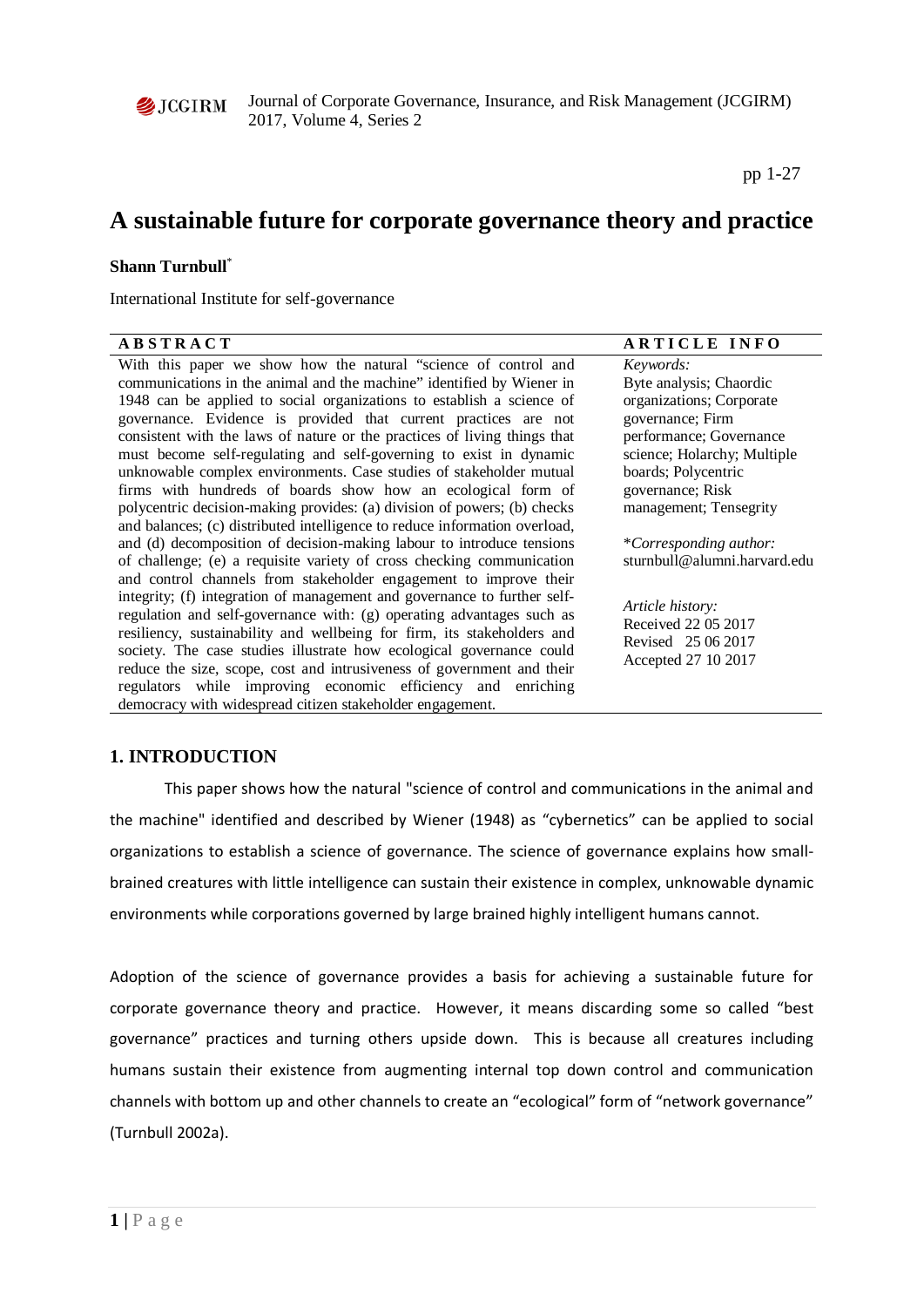Network governance arises when a network of boards, and/or control centers internal and/or external to an organization governs its operations. This definition extends the one proposed by Jones, Hesterly & Borgatti (1997) who did not consider the possibility of a division of power occuring within an organisation to create an internal network of control centers to introduce distributed intelligence. Their defintion was limited to networks of firms. This created the problem of identifying the boundaries of firms as raised by Zingales (2000).

Highly successful examples of network governed organisations with over a hundred boards are provided by the John Lewis Partnership in the United Kingdom, VISA International located in the US and the nested networks of networked stakeholder cooperatives located around the town of Mondragon in Spain. Their existance indicates that the introduction of network governance need not necessarily require any change in the law.

Without the introduction of a division of power within an organisation it is not possible to introduce a special type of "ecological" or "holonic" network governance found univerally in social animals (Dunbar 1993). Ecological governance is based on decentralisation as found in the human brain to allow redundancy and so resiliency. As noted by Kurzweil (1999: 84) "None of our individual brain cells is all that important – there is no Chief Executive Officer neuron".

A fundamental requirement of creatures to exist over generations is the ability to sustain their existance for sufficient time to reproduce themselves in complex, unknowable dynamic environments. To achieve this objective creatures need to be self-regulating and for their social groups to be self-governing.

The ability of firms to become self-regulating would reduce the cost, size and intrusiveness of government and their regulators. For this reason and to follow the imperatives and precendents in the evolution of living things, good governance will be defined as the ability of organisations to further their self-governance. To become self-governing, firms need to become self-regulating to high degree. In this way the regulation of firms becomes largley privatised. Ecological governance becomes a part of "networked regulation" (Tomasic & Akinbami 2011: 242). Offsetting the additional costs of introducing self-regulation and self-governance there are operating and competitive advantages as identified in section four. Operational efficiency is of little importance for a creature or firm that cannot survive.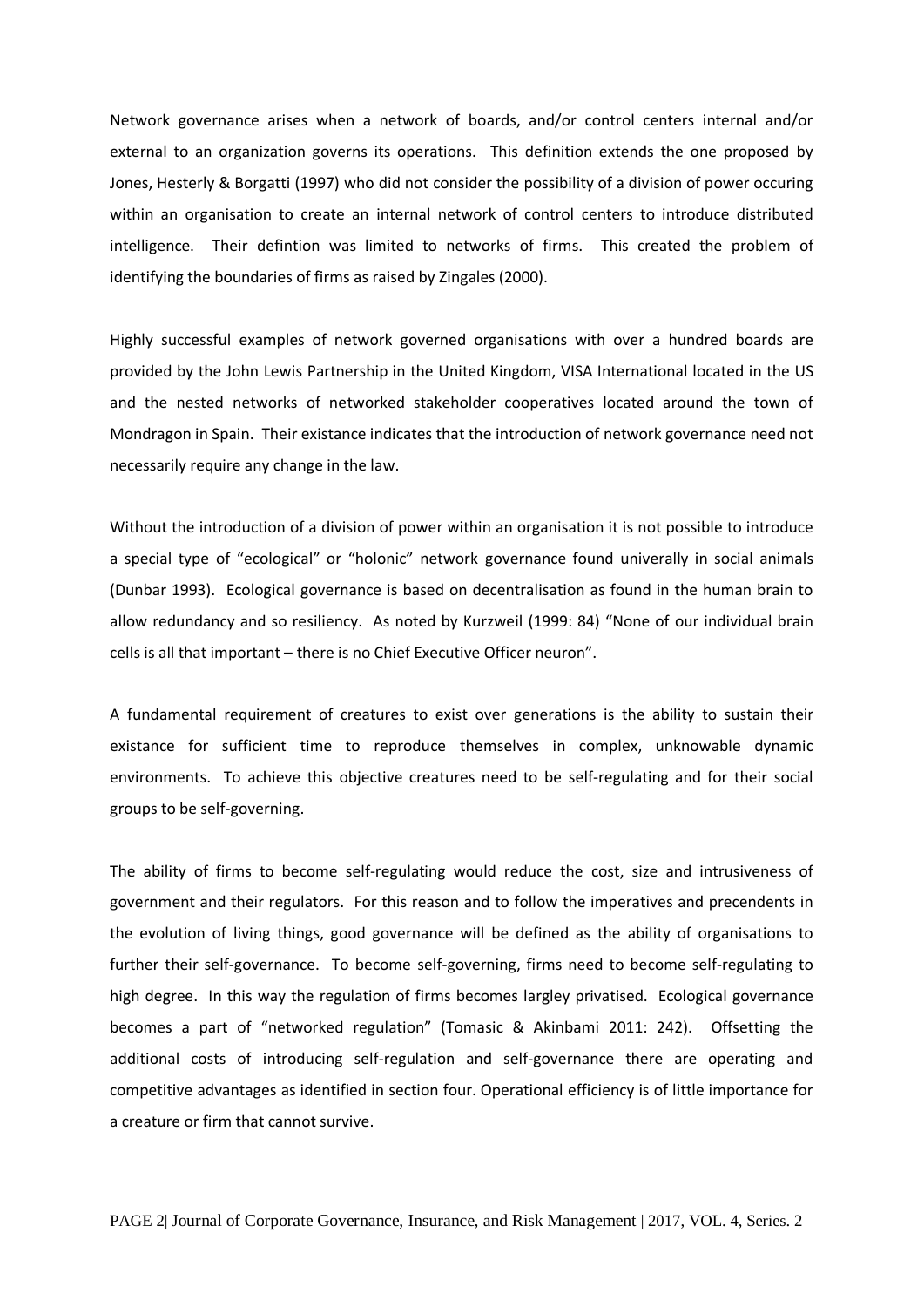A practical compelling reason for large complex organisations to adopt ecological governance is provided by the experience of Japanese robot manufacturers. "The reduction in data transmission, and in data complexity, achieved by holonic architecture is prodigeous. Moreover the advantages accumulate as the robotic device gets more complicated." (Mathews 1996: 30). In other words ecological governance allows the data processing by executives and/or board members to be prodigeiously reduced to reduce the risk of physiological and/or neurologcial overloading. There are many additional advantages of ecological governance described in the following sections.

To fully appreciate the advantages of ecological governance an introduction to the science of governance is required. This is undertaken in the following section two. The third section considers how and why so called "best" or "good" governance practices have failed. Section four illustrates network governance with its benefits for various stakeholders outlined in section five. The concluding section six outlines the irrelevancy of dominant corporate governance theories and practices.

### **2. THE SCIENCE OF GOVERNANCE**

Stafford Beer pioneered the application of cybernetics principles to management that became described variously as "operations research", "management cybernetics", "management science" or "system science". As the President of the World Organization of System Science and Cybernetics, Beer informed me in 1996 that neither he nor his colleagues had applied the science of control and communications to the governance of organizations.

From 1970 to 1973 Beer had worked for President Allende in Chile to establish a system of control and communications to operate a socialist economy using Teletype printers. So while Beer had applied the principals of cybernetics to coordinating firms this had been achieved in top down control and communication system as commonly found in hierarchical firms. One widely known contribution of Beer (1985) was his concept of organizing units of a firm into a "viable system" to efficaciously manage complex tasks. This contribution was based on conceptual rather than quantitative cybernetic analysis.

Quantitative analysis of organizations only became possible when technology progressed to allow natural scientists to identify the physiological and neurological limits of individuals to receive, store, process and transmit data. Organizational theorists have long recognized data processing as a fundamental problem. Williamson (1979: note 4) stated: "But for the limited ability of human agents to receive, store, retrieve, and process data, interesting economic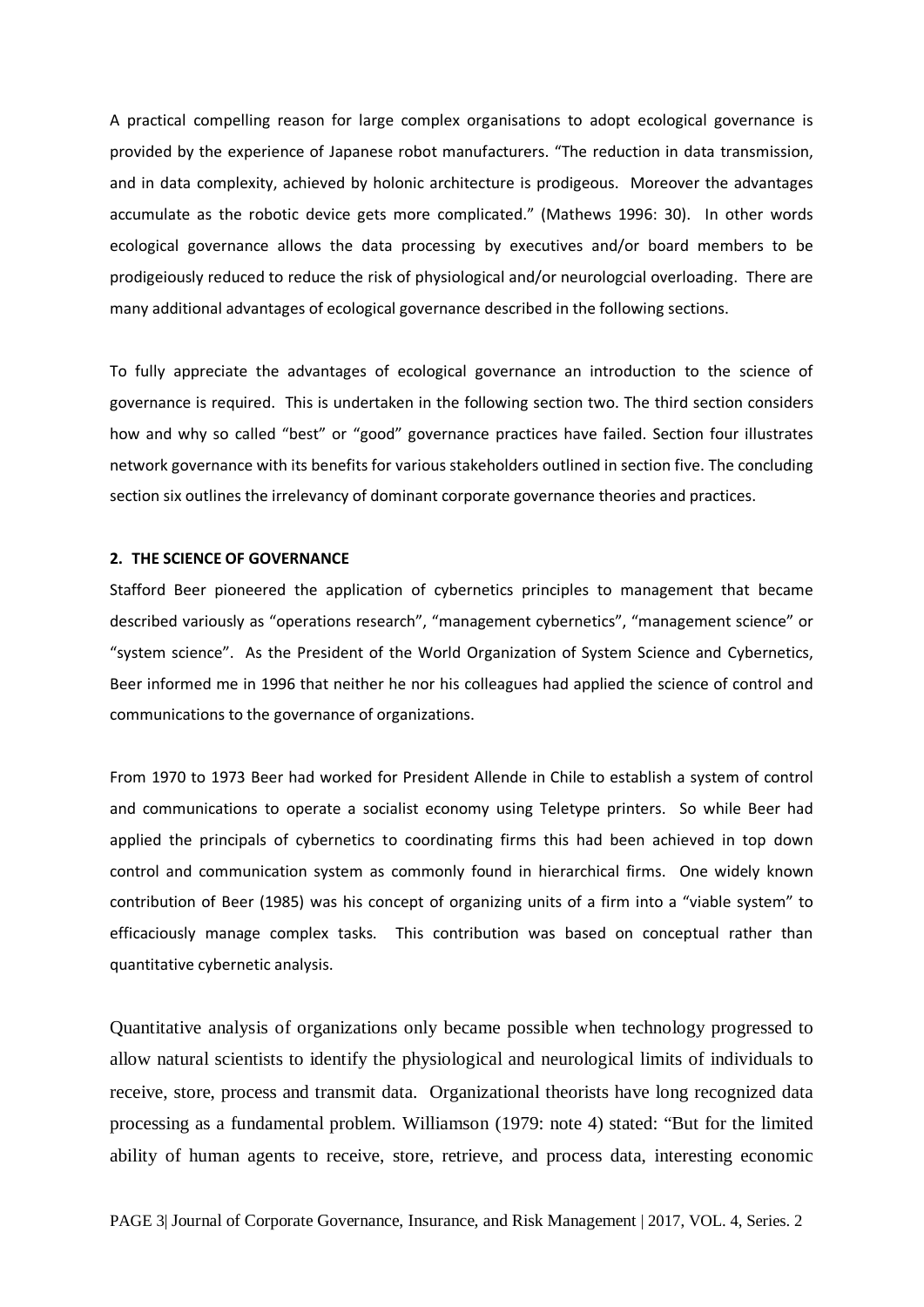problems vanish". "The problem of organization is precisely one of decomposing the enterprise in efficient informational processing" (Williamson 1985: 283).

Quantifying the ability of humans to receive, store, process and transmit data was only achieved at the turn of the last century. The then head of the British Telecom Research Laboratories Peter Cochrane (2000) quantified the physiological limits of individuals to receive and transmit data in terms of bytes as is set in Figure 1. MIT based voice recognition scientist Ray Kurzweil (1999: 103) reported the limitations of the human brain to sequentially process data in terms of bytes as noted in the centre of Figure 1. He explains how humans overwhelmingly solve problems by pattern recognition. Kurzweil (1999: 79) points out that when ten-year old girl goes to catch a ball "it follows a path that can be predicted from the ball's initial trajectory, spin, and speed, as well as wind conditions." Calculation of where to go to catch the ball "would appear to require the solution of an overwhelming set of complex simultaneous equations." These equations need to be constantly recomputed as a new visual data streams in". The point is that humans achieve complex tasks through pattern recognition developed through trial and error until the skill becomes innate not requiring conscious data processing. Driving a car is an example. Pattern recognition skills provide a rationale for business schools to educate through the case method so as to provide synthetic experiences.

The human brain is a massively parallel computer processing many bits of data at once rather than one bit at time as undertaken by personal computers at the time Kurzweil was writing in 1999. As a result, the personal computer at that time could only "emulate about a million neuron connection calculations per second, which is more than a billion times slower than the human brain" (Kurzweil 1999: 79). Like catching a ball, humans recognized faces and voices by data pattern recognition. This is why voice recognition has taken time for computers to catch up to the capabilities of the human brain.

It has now become common for all the data provided to board members to be in digital form. This allows the quantity of data received by each board member to be quantified. The time involved for its input can also be measured to identify data overload. With the use of content analysis estimates of information over load can also be obtained. Technology now makes it possible to use data measured in bits and bytes to become a unit of organizational analysis. Both Williamson (1990: xi) and Simon (1984: 40) saw the need "for observing the phenomena at a higher level of resolution". Bytes provide an answer in this regard and also answer the question raised by Williamson (1990: xi) "how micro is micro?"

PAGE 4| Journal of Corporate Governance, Insurance, and Risk Management | 2017, VOL. 4, Series. 2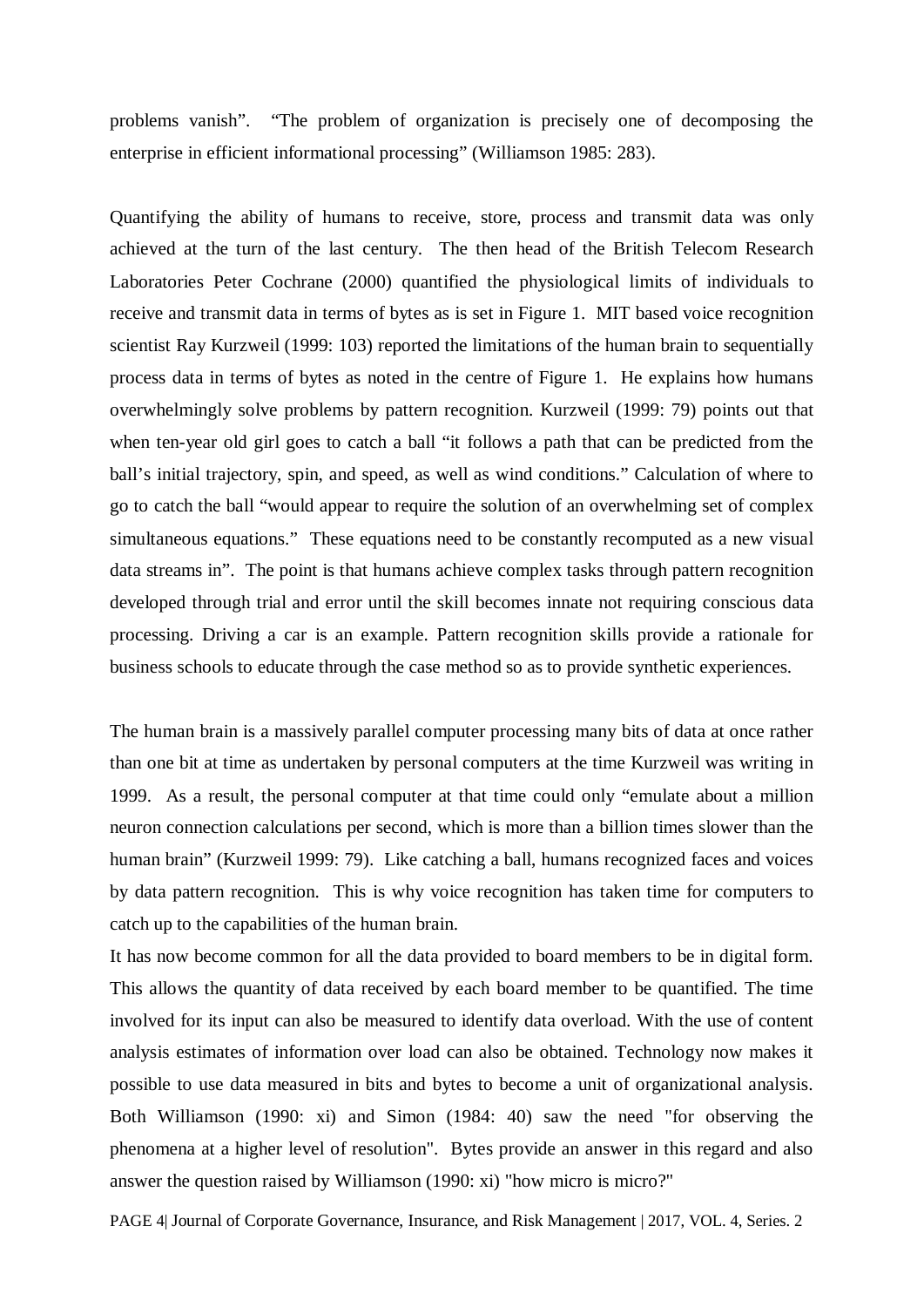|                        | Human input data channels <sup>a</sup> |                                                                                         |              |              |                                                     | Constraints in humans to    |                               |
|------------------------|----------------------------------------|-----------------------------------------------------------------------------------------|--------------|--------------|-----------------------------------------------------|-----------------------------|-------------------------------|
| Capacity in            | Smell                                  |                                                                                         | Taste        | Touch        | Sound                                               | Sight                       | transact bytes created by:    |
| bytes/sec <sup>a</sup> |                                        | $<$ 10 $K^b$                                                                            | $<$ 15 $K^b$ | $<$ 15 $K^b$ | 100K <sup>b</sup>                                   | 1,000M <sup>b</sup>         |                               |
|                        | 1                                      | Reception through organs                                                                |              |              |                                                     |                             | Physiology                    |
|                        | $\overline{2}$                         | Storage through nervous system                                                          |              |              |                                                     |                             | Physiology                    |
|                        | 3                                      |                                                                                         |              |              | Perception/understanding through the activation and |                             | Physiology plus experience,   |
| Nature of              |                                        | strengthening of neural networks which correlate<br>current patterns with previous ones |              |              |                                                     |                             | training and motivation       |
| transacting            |                                        |                                                                                         |              |              |                                                     |                             |                               |
| bytes in               | 4                                      | Insight/knowledge through sequential processing in                                      |              |              |                                                     |                             | As above plus size and        |
| humans                 |                                        | neo-cortex limited to around 200 calculations per/sec                                   |              |              |                                                     |                             | architecture of neo-cortex    |
|                        |                                        | (Kurzweil 1999: 103)                                                                    |              |              |                                                     |                             | and psychological status      |
|                        | 5                                      | External responses transmitted by movement and                                          |              |              |                                                     |                             | Proximity/distance,           |
|                        |                                        | vocal chords                                                                            |              |              |                                                     | environmental conditions,   |                               |
|                        |                                        |                                                                                         |              |              | culture, literacy & numeracy                        |                             |                               |
| Capacity in            |                                        | Human output data channels <sup>a</sup>                                                 |              |              |                                                     | Data received 10,000 faster |                               |
| bytes/sec <sup>a</sup> |                                        | Touch                                                                                   | Signs        | Writing      | Sound                                               | Speech                      | than the rate at which it can |
|                        | $<$ 15 $K$                             |                                                                                         | $<$ 15 $K$   | $<$ 15 $K$   | $<$ 100 $K$                                         | $<$ 100 $K$                 | be transmitted                |

<sup>a</sup>Sources of channel capacity; Cochrane (1997, 2000; <sup>b</sup>K= Kilobytes, M=Megabytes

A methodology developed by Turnbull (2001b) described as "Transaction Byte Analysis" (TBA) provides a way to investigate, design, and compare organizations with either hierarchical or network architecture on a quantitative basis. TBA overcomes the problems identified Radner (1992: 1384) who stated: "I know no theoretical research to date that compares the relative efficiency of hierarchical and non-hierarchical organizations within a common model" and of Demb & Neubauer (1992) who wanted a way to "compare systems of corporate governance within and between cultures". More generally, Demsetz (1991: 159) states: "a more complete theory of the firm must give greater weight to information cost than is given either in Coase's theory or in theories based on shirking and opportunism which have not gone far enough". Jensen (1993: 873), an author of agency theory widely used in corporate governance analysis observed: "we're facing the problem of developing a viable theory of organizations". While the emergence of network firms led Zingales (2000) to state in regards to existing theories of the firm that: "they seem to be quite ineffective in helping us cope with the new type of firms that are emerging".

**Figure 1, Human constraints in transacting bytes**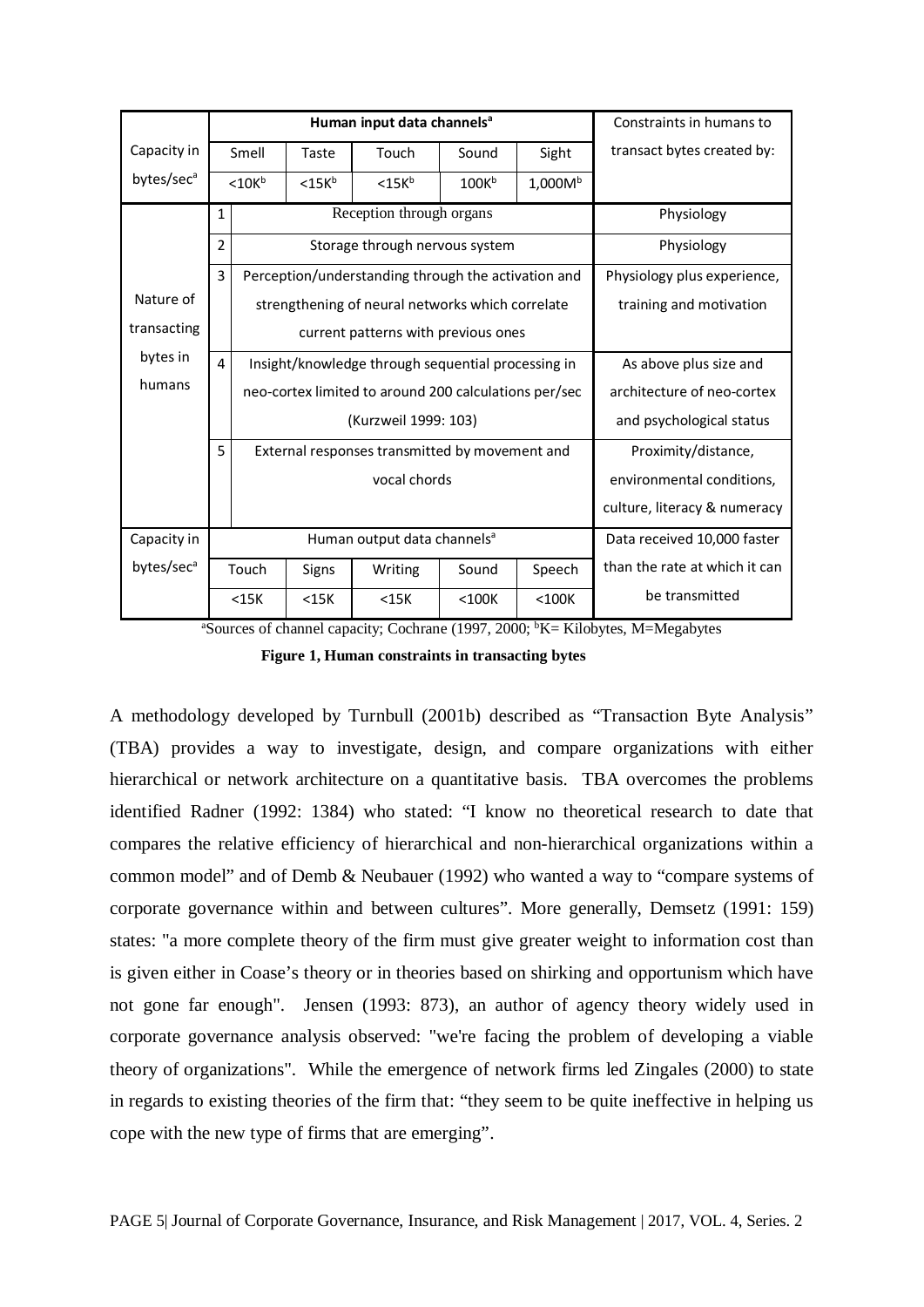TBA subsumes Transaction Cost Economics (TCE) developed by Williamson (1975; 1985) when costs become a proxy for data and its higher order social constructs of information, knowledge, and wisdom. Information represents data that provide meaning to an observer. Meaning from non-mathematical languages cannot be quantified. Nor can knowledge that represents information that can be useful for analysis or action. Likewise wisdom cannot be quantified as it represents the knowledge of when to use knowledge. However, no change in the state of information, knowledge or wisdom can occur without the transaction of bytes.

The sharing of information is dependent on patterns of data being interpreted in a similar manner by senders and receivers. To interpret data in an identical way, the neurological circuits of individuals (or creatures) sending data needs to be closely aligned with neurological circuits of the individual receiving the data. However, the neurological architecture of even identical twins can vary according to how different external stimuli affect their brain development. "The number of neurons in the human brain is estimated at approximately 100 billion, with an average of 1,000 connections per neuron, for a total of 100 trillion connections" (Kurzweil 1999: 119). Such large numbers means that no two or more individuals can be expected to have identical neurological architecture for interpreting an identical meaning from a given pattern of data. However, cultural homogeneity with training and conditioning can commonly achieve useful approximations of shared meaning.

Notwithstanding these observations, the word "information" is commonly used ambiguously to mean either meaningful data or just data. This ambiguity will be accepted as it is in everyday usage to allow quotations that use the word "information" to be accepted without qualification. Examples are Williamson (1985: 283) cited above and for Kurzwiel (1999: 120) where he states: "The brain relies on a large degree of redundancy and a relative low density of information storage to gain reliability and to continue functioning effectively despite a high rate of neuron loss as we age".

### **2.1 Architecture of nature**

The transaction of bytes involves perturbations in matter and/or energy. Minimizing the transaction of bytes is required to minimize the energy and/or matter creatures require to receive, store and process data required to sustain their existence as well as to avoid exceeding their physiological and neurological limits in transacting bytes. Minimizing the transaction of bytes in firms would minimize costs to allow TBA to subsume TCE.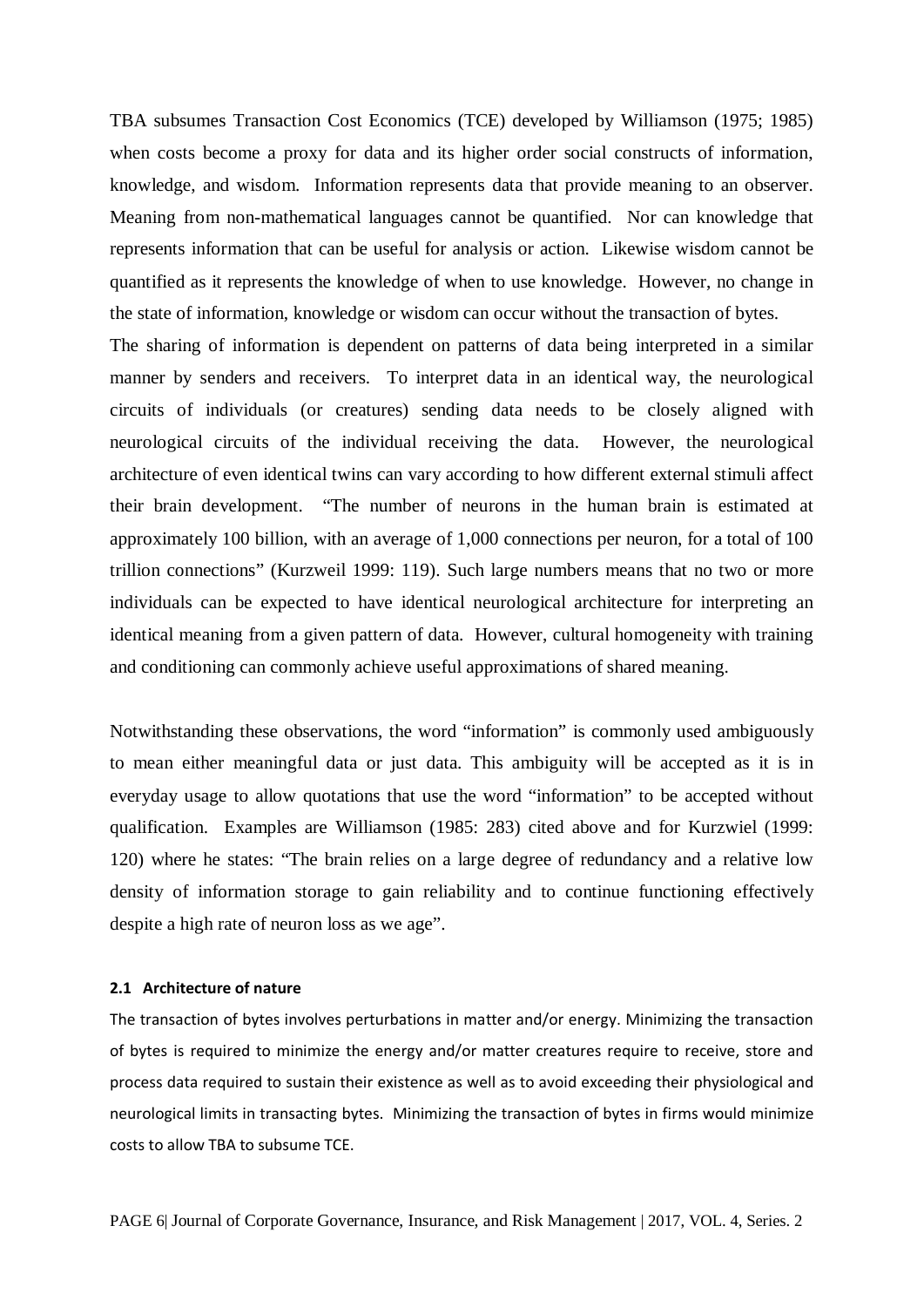Over billions of years creatures have evolved sustainable systems of self-regulation and governance based on survival of the fittest. Survival provides a basic criterion for achieving self-regulation and self-governance. However, competition for survival means that this needs to be achieved in the most economic, efficient and resilient manner. This in turn requires the most efficient and reliable system for obtaining signals from the environment, comparing them with past signals, processing the data and activating responses to allow creatures to sustain their existence from unknowable complex threats and opportunities.

Nature creates complexity and controls complexity by decomposing it into what Simon (1962) described as "sub-assemblies" (1962: 472) or "stable intermediate forms" (1962: 473) to create "*nearly decomposable* systems, in which the interactions among the sub-systems are weak, but not negligible" (1962: 474). These "sub-assembles", "forms" and "sub-systems" were described by (Koestler 1967) as "holons". Koestler describes a hierarchy of holons as a "holarchy" to distinguish it from a hierarchy where there is a direct "boss" (Simon 1962: 468) in a command and control system. Other terms are used to describe holons like "modules" or "capsules" (Baldwin & Clark 2006), "viable systems" (Beer 1985), "chaords" (Hock 1999), "wholes", "systems", "org", "entities" or "cooperative heterarchy" noted by Mathews (1996).

An inherent characteristic of holons is that they contain contrary characteristics such as centralization/decentralization of control, bottom-up/top-down processes, autonomous/integrated behavior and order/ambiguity (Mathews 1996: 52-53). The ability of organizations to possess contrary characteristics was noted by Dee Hock the founding CEO of the credit card company VISA international. To describe the organization he designed with these characteristics he coined the word "chaord" by combining the contrary words "chaos" and "order" (Hock 1999). The combination of contrary characteristics in physical structures allows new properties to emerge with tensional integrity or what Buckminster Fuller (1961) described as "tensegrity".

PAGE 7| Journal of Corporate Governance, Insurance, and Risk Management | 2017, VOL. 4, Series. 2 Fuller created geodesic domes by combing contrary materials like wire that has strength in tension and struts that have strength in compression. The combination of these contrary materials allows the greatest area to be covered by a structure with the least weight. The rich variety of stable or dynamic configurations that a human body can obtain arise from combining bones that work best in compression with muscles that work best in tension. Tensegrity is a fundamental feature of the "architecture of life" as described by Ingber (1998) who reports that human cells are constructed from material with contrary properties. The reason is because like geodesic domes it provides "a maximum amount strength for a given amount of building material" (Ingber 1998: 32). Tensegrity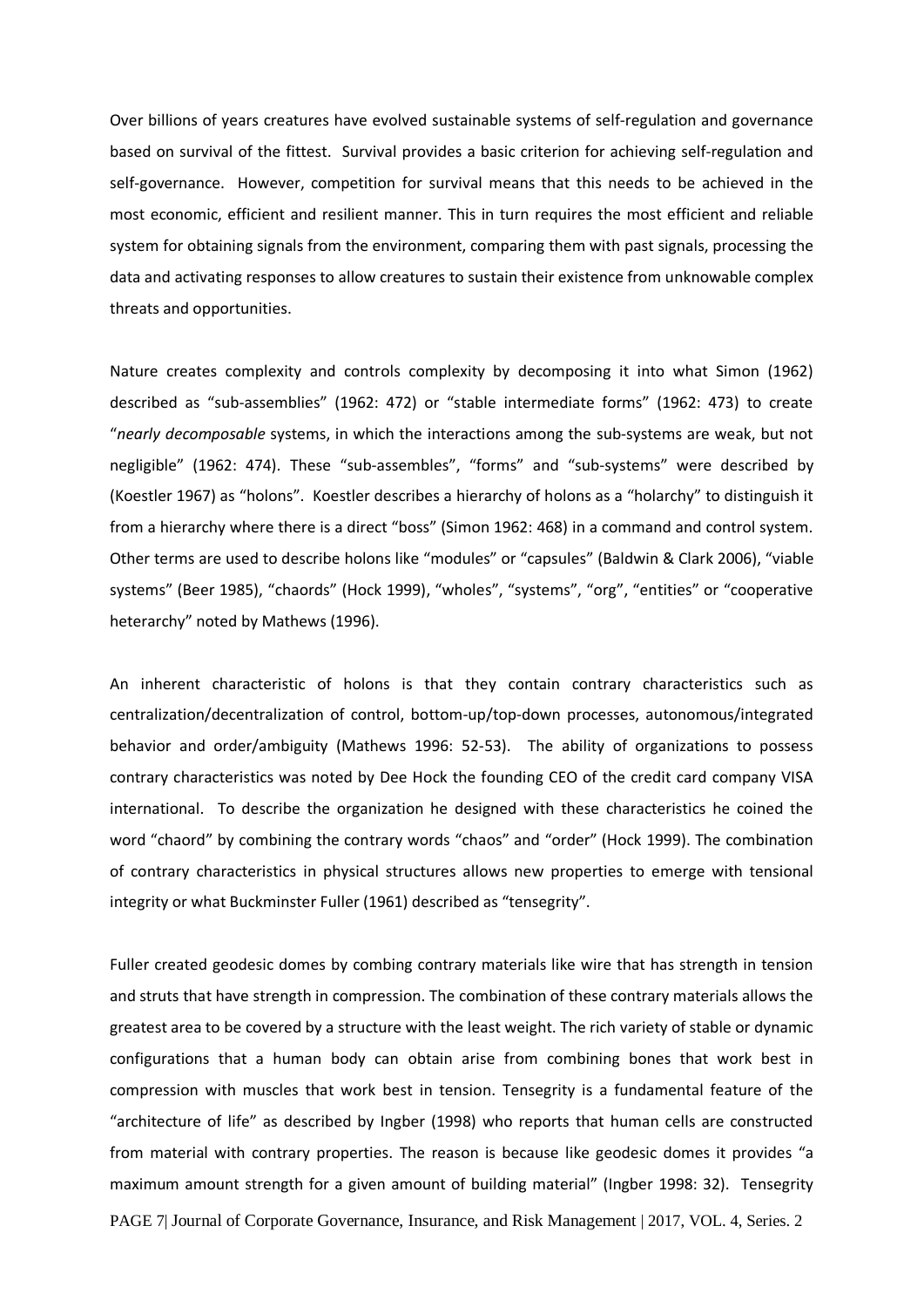has been adopted by evolution as the most efficient and resilient way to create and sustain living things.

DNA programs social creatures, including humans, to possess contrary characteristics like being competitive/cooperative, suspicious/trusting, selfish/altruistic and so on. I described this behavior as "Social Tensegrity" (Turnbull 2001b: 84). Social tensegrity introduces organizational integrity without the need for individual integrity advocated by Jensen (2009). TBA reveals the competitive advantages of social tensegrity. It provides creatures with a requisite variety of responses to discover those responses that will sustain their life in complex unknowable dynamic environments. Social tensegrity provides "a requisite number of responses to manage uncertainty while using minimum energy and/or materials to transact bytes (Turnbull 2001b: 134).

To paraphrase Ingber (1998: 32), it appears that organizations with holonic architecture are able to provide "a maximum amount of control (strength) for a given amount of bytes (building material)". In other words social tensegrity in organizations maximizes their ability to self-control/selfregulate/self-govern with the minimum transaction of bytes. This in turns explains how network governance can provide competitive advantages and resiliency compared with hierarchies that create information overload, and lack a requisite variety of communication and control channels to control/regulate complexity. The operating and/or competitive advantage of network organizations increases as activities increase in complexity (Craven, Piercy & Shipp, 1996; Jones, Hesterly & Borgatti, 1997).

Hierarchies depend upon obedience and conformity. In this way hierarchies inhibit the ability of individuals to act in a contrary manner as encouraged by their DNA. This problem was identified by Hock (1995: 4) in the last century who stated that:

Industrial Age, hierarchical command and control pyramids of power, whether political, social, educational or commercial, were aberrations of the Industrial Age, antithetical to the human spirit, destructive of the biosphere and structurally contrary to the whole history and methods of biological evolution. They were not only archaic and increasingly irrelevant; there were a public menace.

Hock (1999: 6) observed before the financial crises over the last decade that: We are experiencing a global epidemic of institutional failure that knows no bounds. We must seriously question the concepts underlying the current structures of organization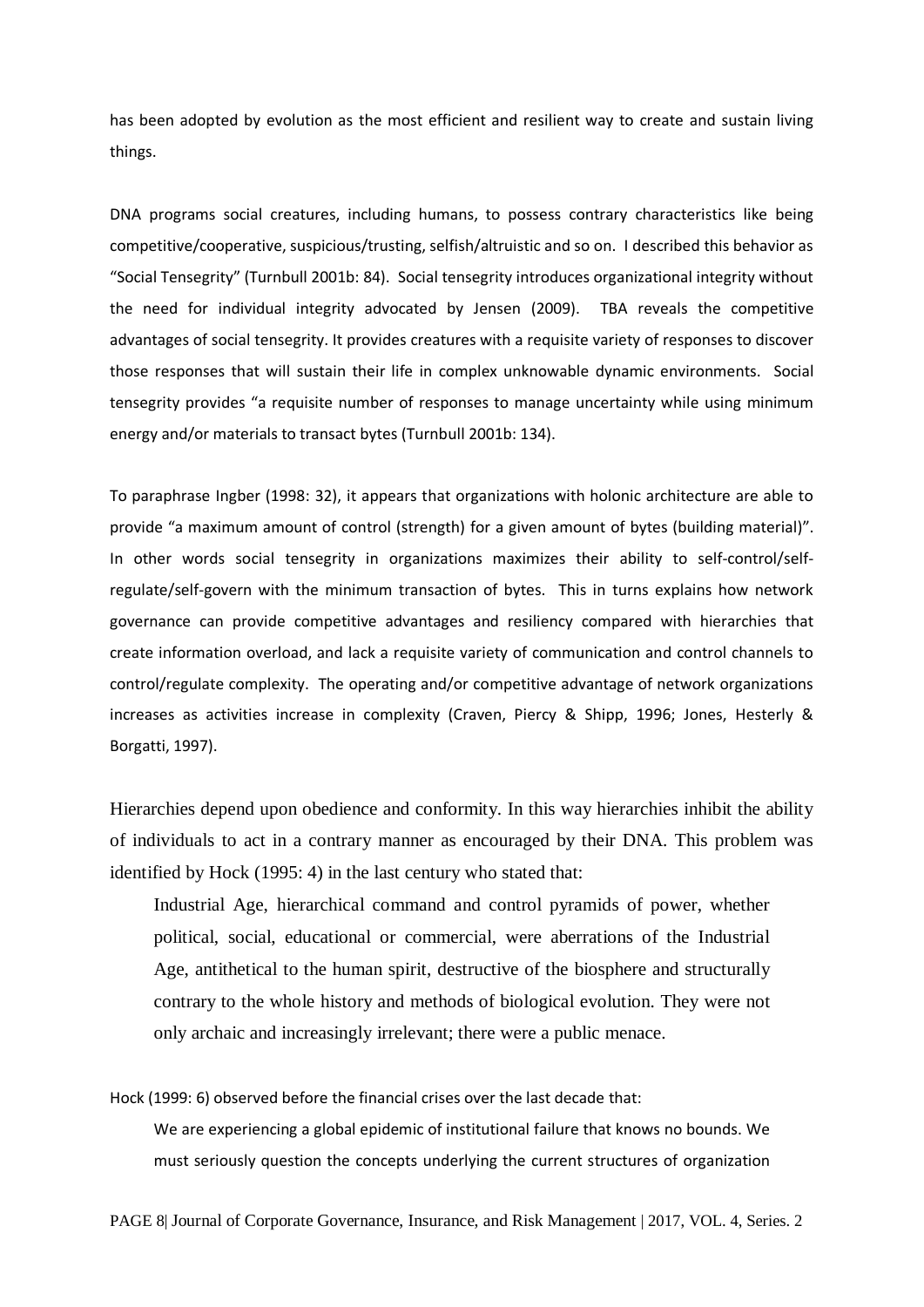and whether they are suitable to the management of accelerating societal and environmental problems – and, even beyond that, we must seriously consider whether they are the primary source of those problems.

The institutional problem of individuals being inhibited to be contrary is that there is little inbuilt ability for hierarchical organizations to generate sufficient variety of responses to manage complexity. This problem is overcome with holonic organizations that possess contrary behavior. The importance of being able to generate a rich variety of responses to manage complexity arises from the cybernetic law of requisite variety that states: "only variety can destroy variety" (Asbhy 1956: 207). In regards to the law of requisite variety Ashby (1956: 245) explained that: "Its importance is that if R[egulator] is fixed in its channel capacity, the law places an absolute limit to the amount of regulation (or control) that can be achieved by R[egulator], no matter how R[egulator] is re-arrange internally, or how great the opportunity in T [system]."

The variety of responses from any regulator/controller must be sufficient to handle the complexity of the variables involved. This is why complex firms cannot be reliably centrally controlled because they lack a requisite variety of independently acting controllers. Likewise, it becomes impossible for government regulators to reliably control complex firms on a centralized top-down basis.

The purpose of government regulators is to protect and further the interests of stakeholders and society who can be harmed by a firm or put at risk by a firm. To achieve their objective regulators require a requisite variety of controllers. It is the stakeholders who regulators have been created to protect that can provide the requisite variety of control. This is why stakeholder engagement becomes an essential requirement for either firms or their regulators to reliably control complex activities as illustrated in Section 4. It is stakeholders who can expeditiously and sensitively provide the bottom-up feedback correction to protect and further their interests and that of society.

These insights explain why so called governance best practices and government regulators cannot reliably protect stakeholders. Efficient, economic and effective control and regulation of complex firms requires stakeholders to be constructively engaged in the governance architecture. This explains the necessity for introducing network governance and network regulation when complex firms are involved. The engagement of stakeholders into the governance and regulatory architecture provide a basis to further the self-regulation and self-governance of firms. The conditions for achieving self-control/regulation/governance are set out in Turnbull (2001b: 118).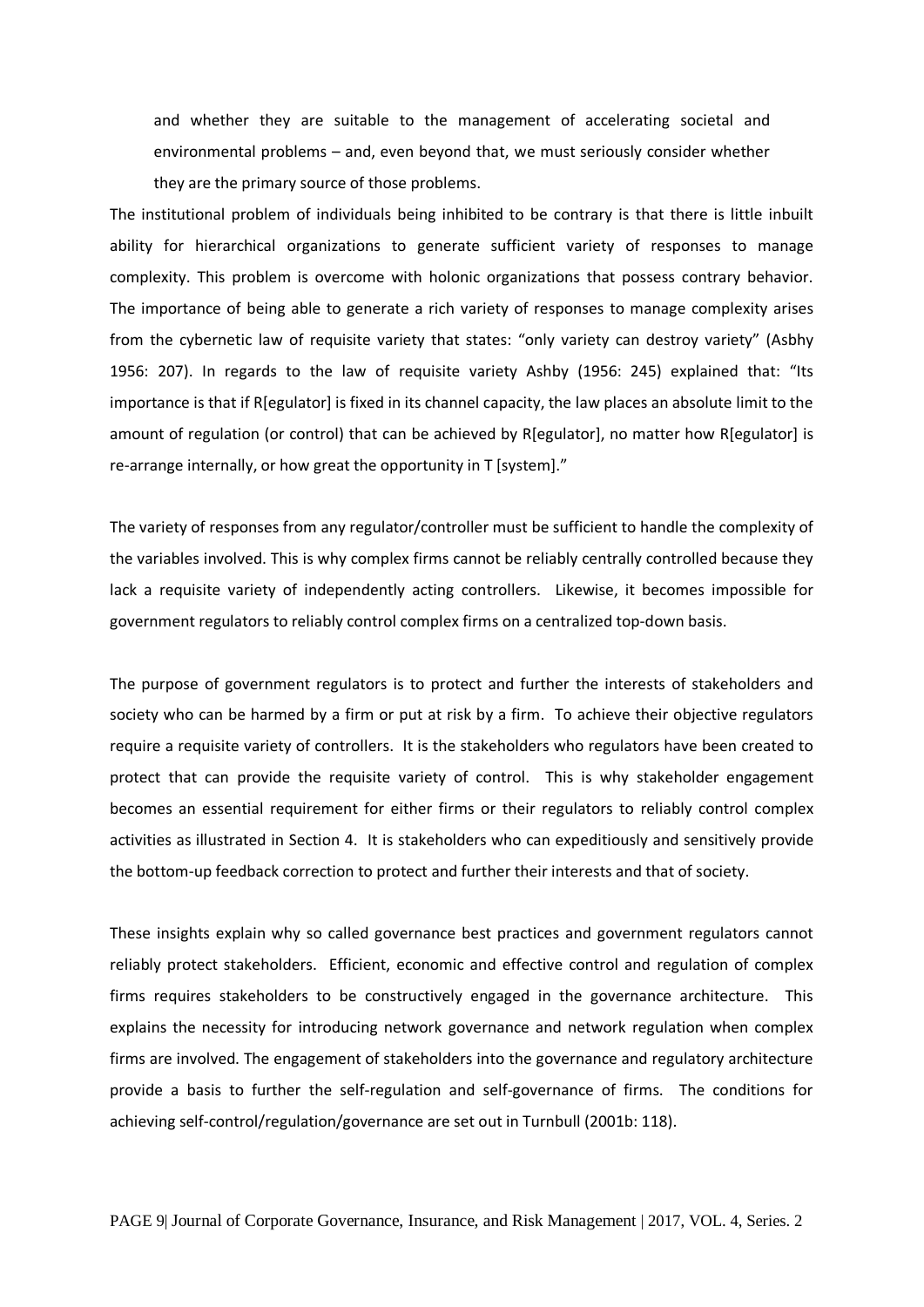Adoption of network governance would change the role of government. It would reduce: (a) the need for regulators; (b) the size and costs of government while (c) enriching democracy at the grass roots level to sustain society and the environment. The role of government would become indirect, a condition required by the law of requisite variety to amplify regulation by supplementation (Ashby 1956: 270). In the words of US Vice President Al Gore the role of government would be "to imprint the DNA" (Gore 1996) of institutions so they could become self-governing.

DNA in social creatures only survives if it programs its host to possess contrary behavior with manifold ying/yang characteristics such as approach/avoidance, etc. Contrary behavior introduces a "requisite variety" (Ashby 1956: 206) of responses that introduces checks and balances to permit the selection of the most appropriate reactions in uncertain, dynamic complex life threatening environments. While small-brained insects can survive in such environments, the 2008 financial crisis revealed that large brained highly intelligent so-called "masters of the universe" could not. The problem is that most large corporations are governed through top down command and control hierarchies that resists contrary views, bottom up initiatives or checks and balances. The inherent problems of centralized top-down governance are next considered.

### **3. FAILURE OF TOP-DOWN ONLY GOVERNANCE**

The failure of current laws, regulations and regulators to protect stakeholders arises because each relies on a top down approach. The evidence of nature and so the science of governance reveals that a bottom up approach is also essential to reliably regulate complex organizations operating in unknowable, dynamic environments. Lawmakers and their regulators cannot control firms if firm directors and/or executives in turn rely only on a top down control system without independent feedback signals from everywhere else.

Network governance introduces bottom up control and communications from the very people governments and regulators are trying to protect. As illustrated by the John Lewis Partnership, the Mondragón Corporacion Cooperativa (MCC) and by Figure 4, it is plain common sense for stakeholders to be included in the governance architecture of firms. Michael Porter (1992) recommended this approach in his report to the US government on competiveness. But his ideas were not adopted because stakeholders on a US unitary board would introduce conflicts of interest.

PAGE 10| Journal of Corporate Governance, Insurance, and Risk Management | 2017, VOL. 4, Series. 2 What Porter did not take into account is that bottom up feedback communication in Japanese and German firms are channeled through a different board. Such boards not only obtain, (i) the information to act but also; (ii) the incentive; (iii) power and (iv), capability to act. These four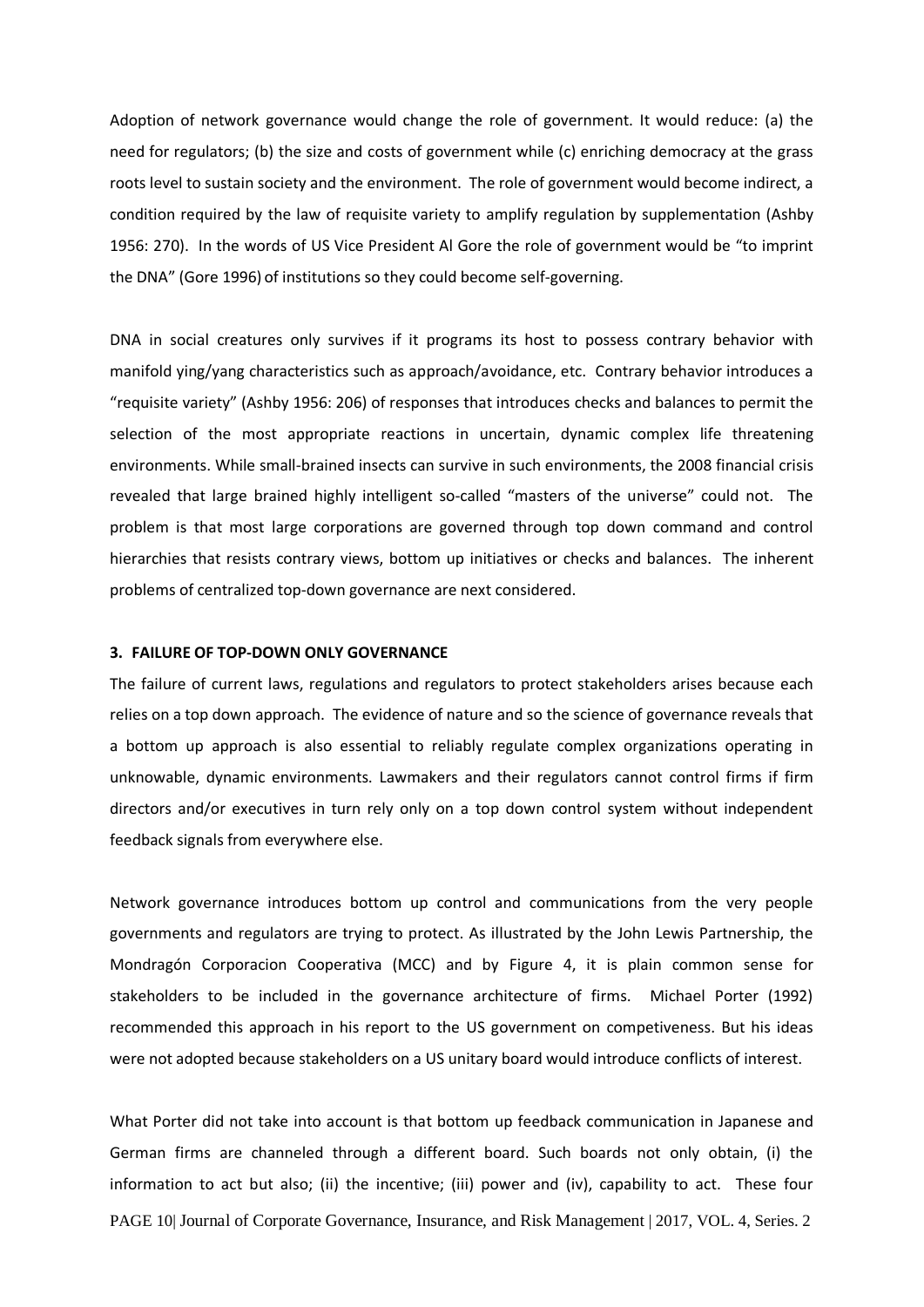conditions are not typically present in US/UK type of disconnected capitalism as shown by Turnbull & Pirson (2012). It is by making such connections that network governance can reduce risks and provide competitive advantages.

Network governance also separates conflicts of interest and introduces different viewpoints to create checks and balances to establish more mutually effective and resilient operations. In addition, by separating the governance and management powers of directors, governance and management functions can then paradoxically be integrated throughout the firm. How this is achieved in practice by the Mondragón stakeholder controlled cooperatives is illustrated in Figure 7.3 in Turnbull (2001b: 245). Kay (1996) and Givens (1991) describe how stakeholder engagements can be added to traditional hierarchical firms.

The integration of management and governance in turn introduces self-regulation and selfgovernance as found in nature. Network governance provides a way to overcome the built in problems with current ideas of "best" practices for a unitary board to provide systemic solutions as indicated in Table 1. Details of "The corrupting powers of a unitary board" are presented in Turnbull (2001b: 115).

Network governance empowers Governors who take of the roles of NEDs, with information independently of management to monitor management. Without network governance, common sense suggests that the more a director is considered to be independent then the more the director lacks authority and knowledge to monitor and evaluate management and the business operations. This explains why there is no compelling empirical evidence that NEDs can improve performance or prevent disasters. On the contrary, Bhaghat & Black (2002) found evidence that increasing the number of NEDs on a board reduces performance.

The proliferation of governance codes arise because corporate lobbyists argue that to remain competitive firms need governments to adopt a "light touch" to allow self-regulation. But belief in self-regulation is irresponsible and dangerous with firms governed by a unitary board that allows directors absolute power to identify and manage their conflicts of interest (Jackson 2007). Selfregulation only becomes possible firstly if a division of powers is created and secondly if stakeholders become empowered to assists in protecting themselves. As noted above stakeholder engagement also provides a way to increase competitiveness. So self-regulation and competitiveness can be achieved together. In addition network governance provides a way to make firms directly accountable to stakeholders for their social and environmental concerns.

PAGE 11| Journal of Corporate Governance, Insurance, and Risk Management | 2017, VOL. 4, Series. 2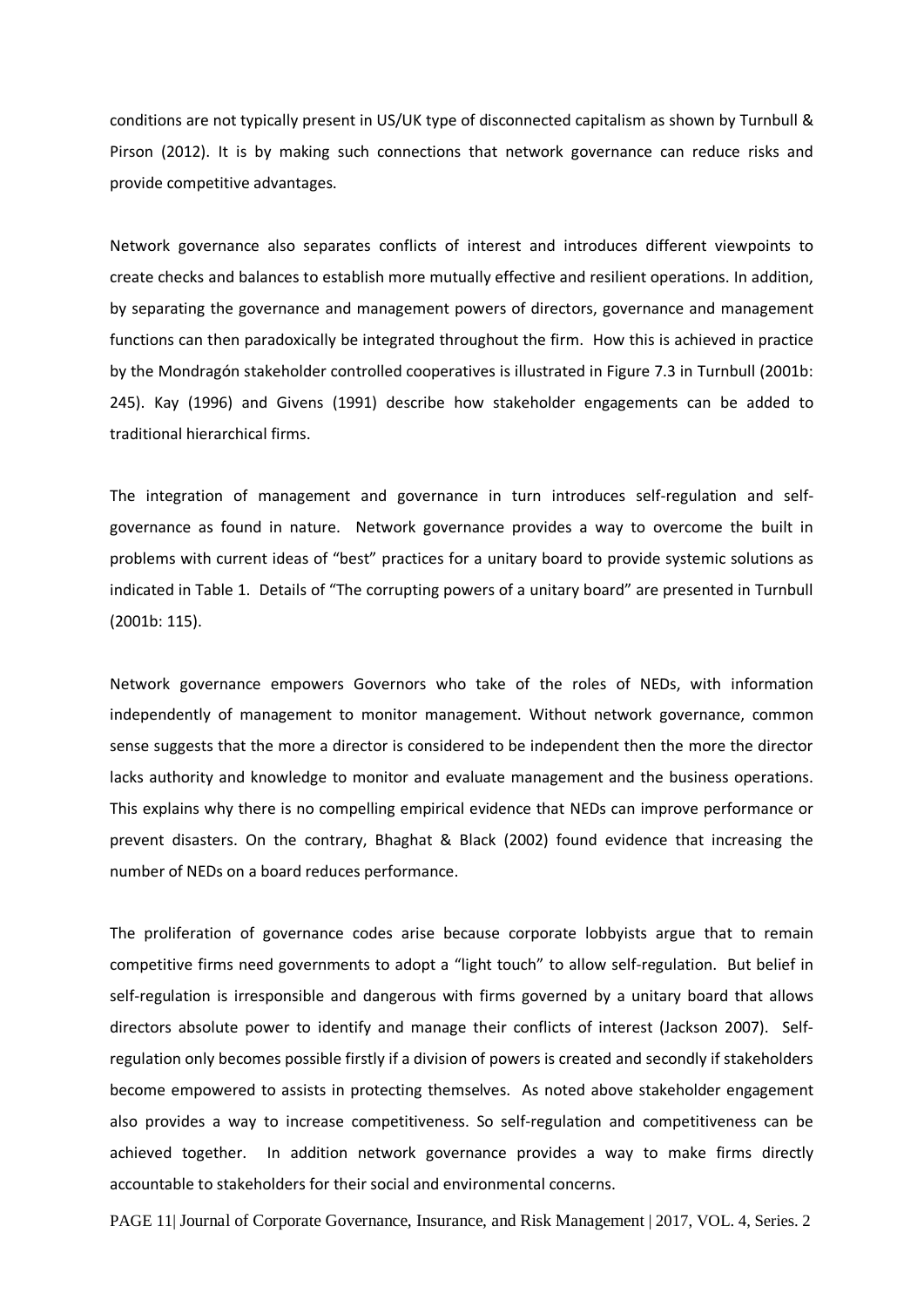|                | Systemic problems for unitary board    | Systemic solutions from introducing network governance used        |
|----------------|----------------------------------------|--------------------------------------------------------------------|
|                | <b>Non-Executive Directors (NEDs):</b> | by nature described as "ecological governance":                    |
| $\mathbf{1}$   | Suspicion by outsiders that the        | Corporate charter establishes a governance board and a             |
|                | absolute power of directors to         | management board of directors elected by cumulative voting         |
|                | identify and manage their own          | with one vote per share and Governors with one vote per            |
|                | conflicts of interest might corrupt    | shareholder. Governors control auditors, director nomination       |
|                | the directors and/or the business.     | and pay with veto powers when conflicts exist for directors        |
|                |                                        | (Dallas 1977).                                                     |
| $\overline{2}$ | No creditable systematic process       | Corporate charters makes provision for any class of stakeholders   |
|                | for NEDs to determine when their       | to elect a representative board to meet with governors             |
|                | trust in management might be           | independently of management or directors to provide feedback       |
|                | misplaced.                             | and/or feed forward competitive intelligence to them and/or        |
|                |                                        | mgrs.                                                              |
| 3              | Exposure of NEDs to personal           | Misdeeds of executives are the responsibility of the directors' as |
|                | liabilities and loss of reputation     | Governors do not have power to manage business operations. As      |
|                | from management misdeeds.              | indicated in Figures 3 & 4 directors could include non-executives. |
| 4              | No systemic access for NEDs to         | Feedback from establishment of one or more "Employee               |
|                | information opposing                   | Assemblies", "Creditors Councils" and "Debtors Forums" who         |
|                | management views and so for            | may appoint a "Stakeholder Congress" to advise on KPIs used to     |
|                | evaluating management                  | determine executive appointments and their remuneration.           |
|                | independently of managers.             |                                                                    |
| 5              | No diversity of information            | Diversified feedback provided from specialized stakeholders        |
|                | sources to cross check integrity of    | groups and their Boards with informal access to Government         |
|                | management information or              | regulator who chairs their Stakeholder Congress. Congress chairs   |
|                | obtain second or more opinions.        | AGM determining pay and election of Directors and Governors.       |
| 6              | Coping with data and information       | Compliance information and liabilities transferred to directors    |
|                | overload.                              | with option of strategic analysis transferred to a supervisory     |
|                |                                        | board as found in Europe.                                          |
| 7              | Difficulties in detecting biases,      | Access to a requisite variety of independent crosschecking         |
|                | errors and omissions in reports        | sources of stakeholder feedback to obtain accuracy as much as      |
|                | from managers.                         | desired as demonstrated by Shannon (1948).                         |
| 8              | Inadequate knowledge for               | Simplification of decision making by decentralization into to a    |
|                | complex decision-making.               | requisite variety of centers as described by Von Neumann           |
|                |                                        | (1947).                                                            |
| 9              | Board decision-making subject          | Exposed to multiple diverse and contrary viewpoints raised by      |
|                | biases in its membership-              | stakeholders to force consideration of taboo topics and avoid      |

# **Table 1 How ecological governance overcomes problems of a unitary board**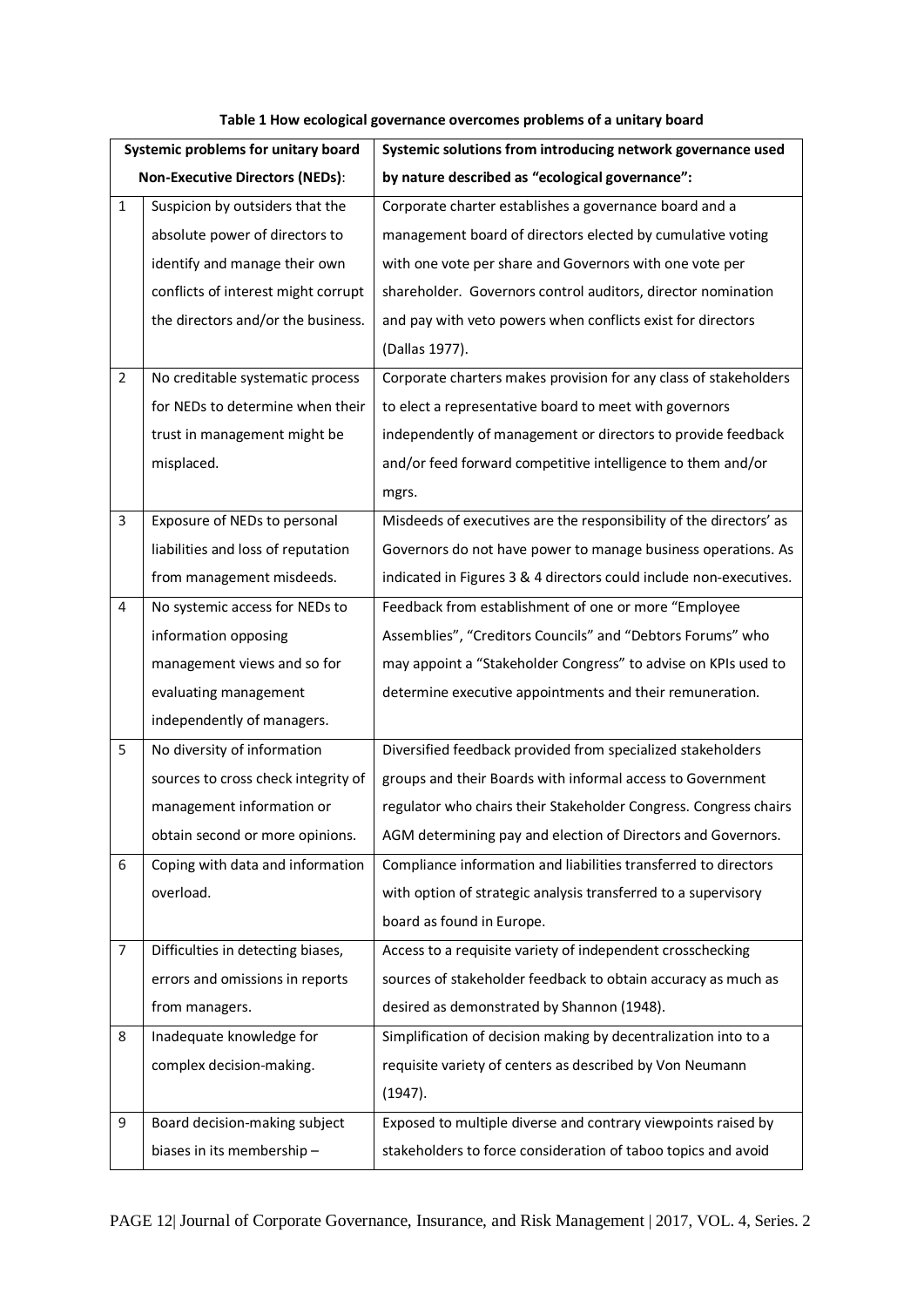|    | Gender biases, etc.              | culture of don't ask don't tell.                             |
|----|----------------------------------|--------------------------------------------------------------|
| 10 | Lack of will to act against      | Governors not captive to management information and/or       |
|    | management.                      | executive powers and influence with independent power and/or |
|    |                                  | influence on director nomination, pay and tenure.            |
| 11 | Lack of a systemic way to safely | Provided privately by network of boards connected to the     |
|    | blow the whistle on errors.      | government regulator and/or firm specific employee           |
|    | misdeeds, etc.                   | ombudsperson.                                                |
| 12 | Impossibility of <i>directly</i> | Control amplified indirectly through requisite variety of    |
|    | controlling/countering complex   | stakeholders acting as co-regulators (Ashby 1956: 265).      |
|    | variables/risks.                 |                                                              |

The fact that direct amplification of reliable control or regulation is impossible has profound and widespread implications for the structure of complex organizations in the public, private and/or nonprofit sectors. It means that all complex organizations need to include stakeholders as co-regulators to supplement the variety of control to improve their regulation. It also reveals the futility of top down proposals to improve corporate governance and business regulation. Some legal scholars have recognized the need for a division of board powers (Braithwaite 1997, Dallas 1997) and the need for "networked regulation" (Tomasic & Akinbami 2011) as is next considered.

## **4. NETWORK GOVERNANCE**

Network governance can be introduced by changing corporate constitutions (Turnbull 2000a). A basic requirement is the introduction of a division of powers. This allows checks and balances to exist as found in nature, our bodies and in our brains. My PhD research revealed how the architecture of the MCC and the constitutions of its member firms exemplify "the architecture of life" (Ingber 1998). An architecture that is ubiquitous throughout the universe (Turnbull 2001b: 130, 221).

However, before reaching my PhD research epiphany, it seemed like just plain common sense to introduce elements of network governance into the constitutions of start-up-firms that I founded. I had two motives: (1) to raise millions of dollars at the lowest cost, and (2) protect my reputation as a serial entrepreneur in the event the business did not exceed. Both objectives were achieved (Turnbull 2000a, 2002c).

I introduced three basic changes. First, removing the absolute power of directors to identify and manage their own conflicts of interests to avoid the possibility of corrupting themselves and/or the business. Second, removing unethical conflicts of interest that arise for: (a) directors when they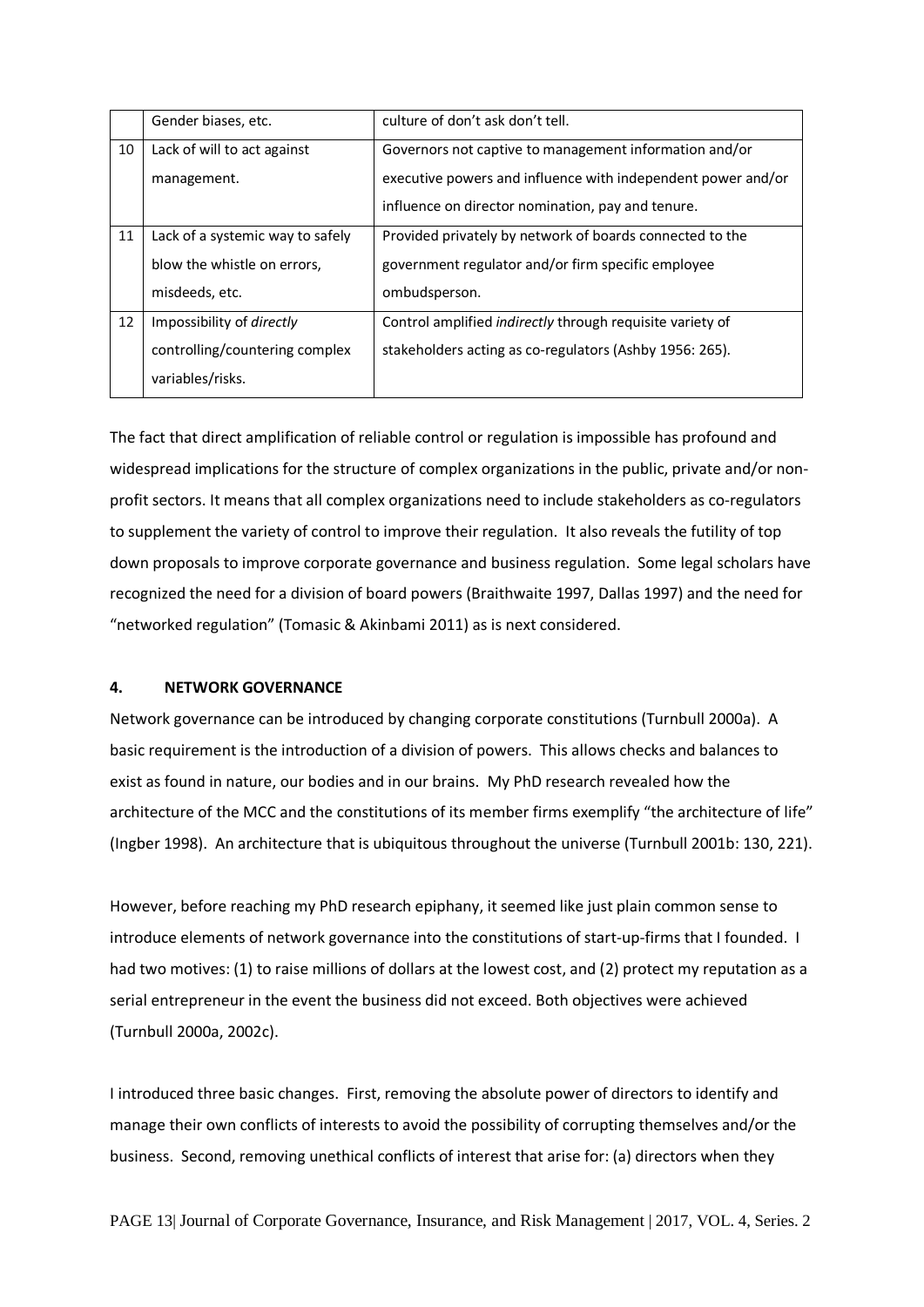appoint and pay the auditor who judges them, and (b) auditors when they are selected and paid by the directors whose accounts they judge as shown in Figure 2.



### **Fig. 2 Unethical conflicts of unitary board**

In a law court it is unethical for a Judge to be paid and controlled by those being

Judges in a law court cannot claim to be independent when they are selected and paid by the people they are judging. If the judge then attested that he/she was "independent", as auditors do, then it would be the judge that would be sent to jail. The third change was to remove the power of any director to chair a meeting of shareholders where shareholders were holding directors to account, determining their pay and/or their appointment. Instead, the chairman of a *shareholders'* audit committee described as a "Governance Board" chaired the AGM. Refer to Figure 3.

The separation of powers that I introduced were similar to those typically introduced by venture capitalists and bankers for providing finance. These first steps in introducing network governance do not represent a radical precedent nor would they inhibit the ability of businesses to add value and grow. Network governance protects the reputations of directors by removing suspicion and questions from stakeholders and the media that directors could be feathering their own nests rather than creating nest eggs for others. Refer to row 1, Table 1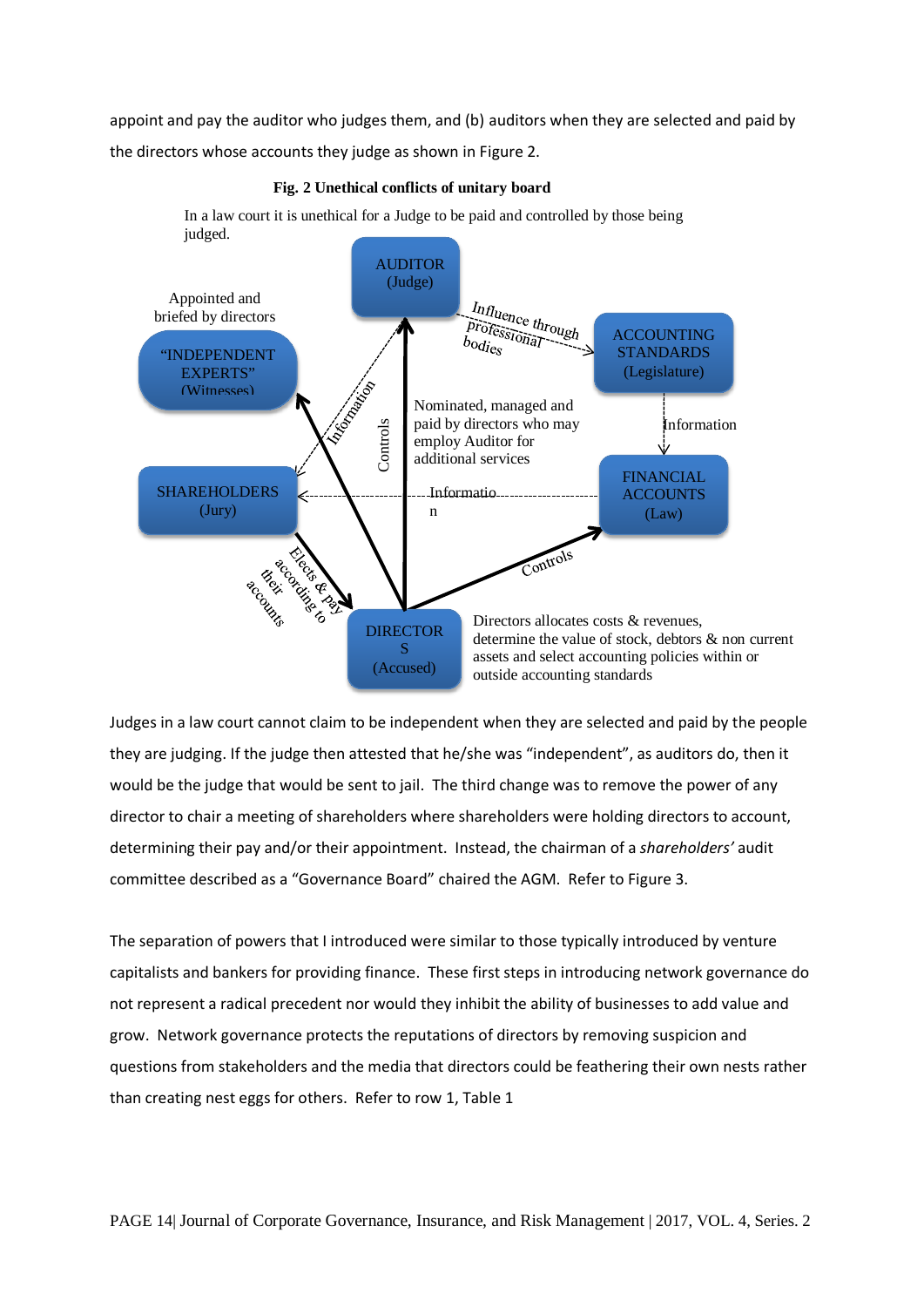

### **Fig. 3 Network governance – separation of powers is the the first step to be ethical and competitive**

Non-executive directors and governor not conflicted and obtain intelligence independently of managers to direct and control operations.

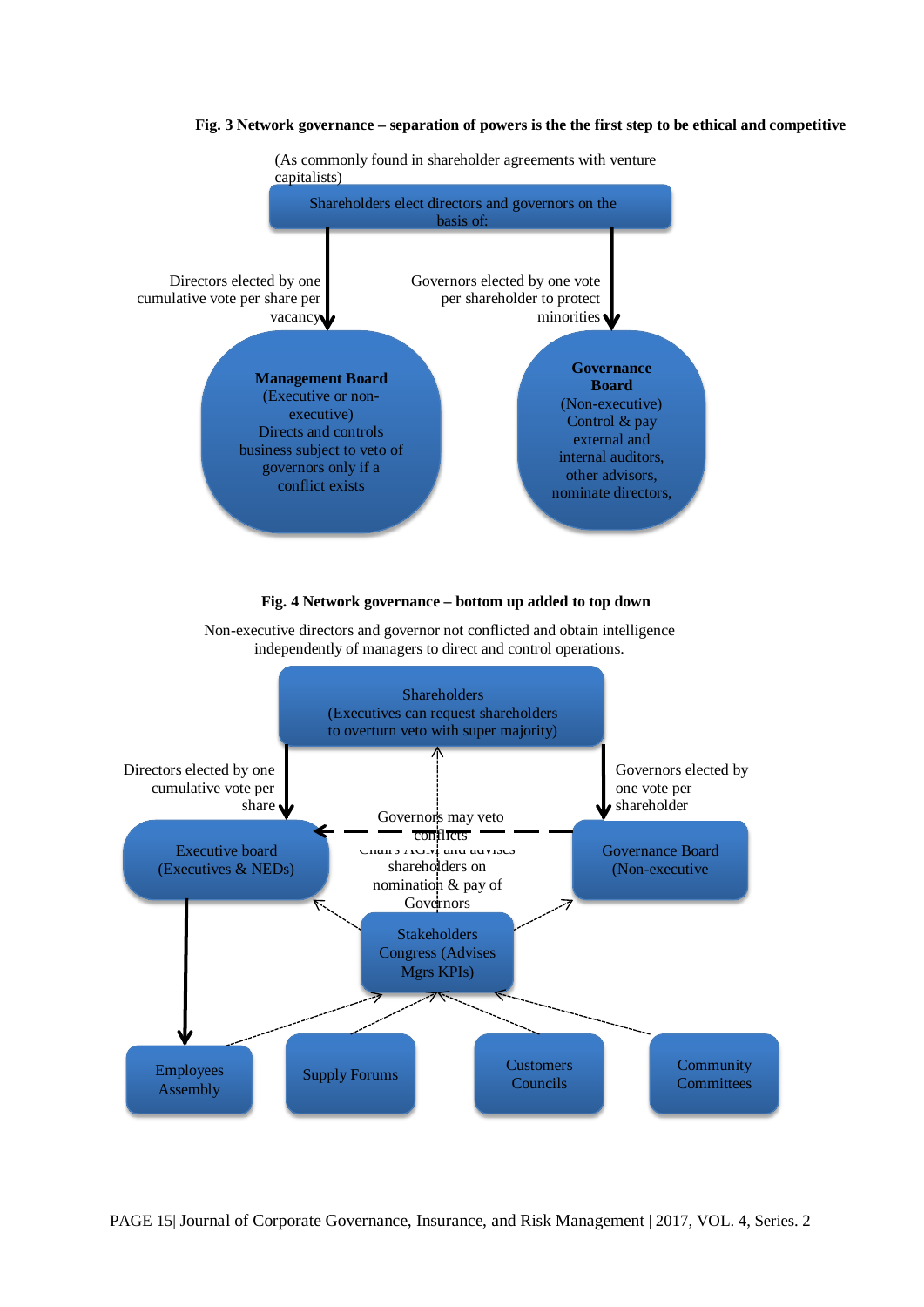### **5. UNDERSTANDING THE ADVANTAGES OF NETWORK GOVERNANCE**

Company directors, scholars and governance experts typically reject the idea of network governance when they note the complexity of networked governed firms such as presented in Turnbull (2001b: 207). While it may be counter intuitive, the tasks of individuals can be simplified by greater organization complexity as illustrated by the MCC (Turnbull 2001b: 245). Simplification in hierarchies is achieved through limiting the span of control and by introducing multidivisional forms of organizations (Williamson 1975: 32).

The eye glazing, mind-numbing complexity of the MCC control and communication architecture presented in Turnbull (2001b: 207) represents what is described as "state description" (Simon, 1962; 479; De Vany, 1998). Like the complexity of nature it can be explicated simply from a "process description" that describes how complexity is constructed from simpler components as presented in Turnbull (200[1](#page-15-0)b: 221)<sup>1</sup>. As noted by Simon (1962: 479) "The problem of finding relatively simple descriptions for complex systems is of interest not only for an understanding of human knowledge of the world but also for an explanation of how a complex system can reproduce itself."

Centralized governance through hierarchies are now well past their "use by date" for large complex financial institutions. Pirson & Turnbull (2011) explain how firms judged too big to fail are likely also to be too big to be reliably managed, governed or regulated without network governance. In our follow up article we raise the question "Could the 2008 US financial crisis have been avoided with network governance?" (Turnbull & Pirson, 2012).

Some of the benefits of network governance for NEDs who become "Governors" are next considered. The advantages for auditors, managers, investors, stakeholder and regulators are also outlined in the following subsections.

### **5.1 Governors**

Nine of the benefits for NEDs being elected separately by shareholders to become Governors are outlined below:

1) Role simplified and information overload reduced by the decomposition of decision-making labor that also minimizes compliance responsibilities and so personal liabilities (Clarke 2006; Page 2009; Rodriques 2007; Turnbull 2001b: 245).

<span id="page-15-0"></span> $1$  The complexity of the MCC is parsimoniously summed up in the four columns and five rows of "Table 6.1, Holon typology of Mondragón" on page 221 of Turnbull (2001b). Table 6.1 allow the complexity of the MCC to be revealed as a consistent continuum of how the complexity of life is created and the universe emerges as shown in "Table 3.8, Holarchy: Hierarchy of Holons" on page 130. Table 6.1 also illustrates the point made by Simon (1962: 479): "the task of science is to make use of the world's redundancy to describe that world simply."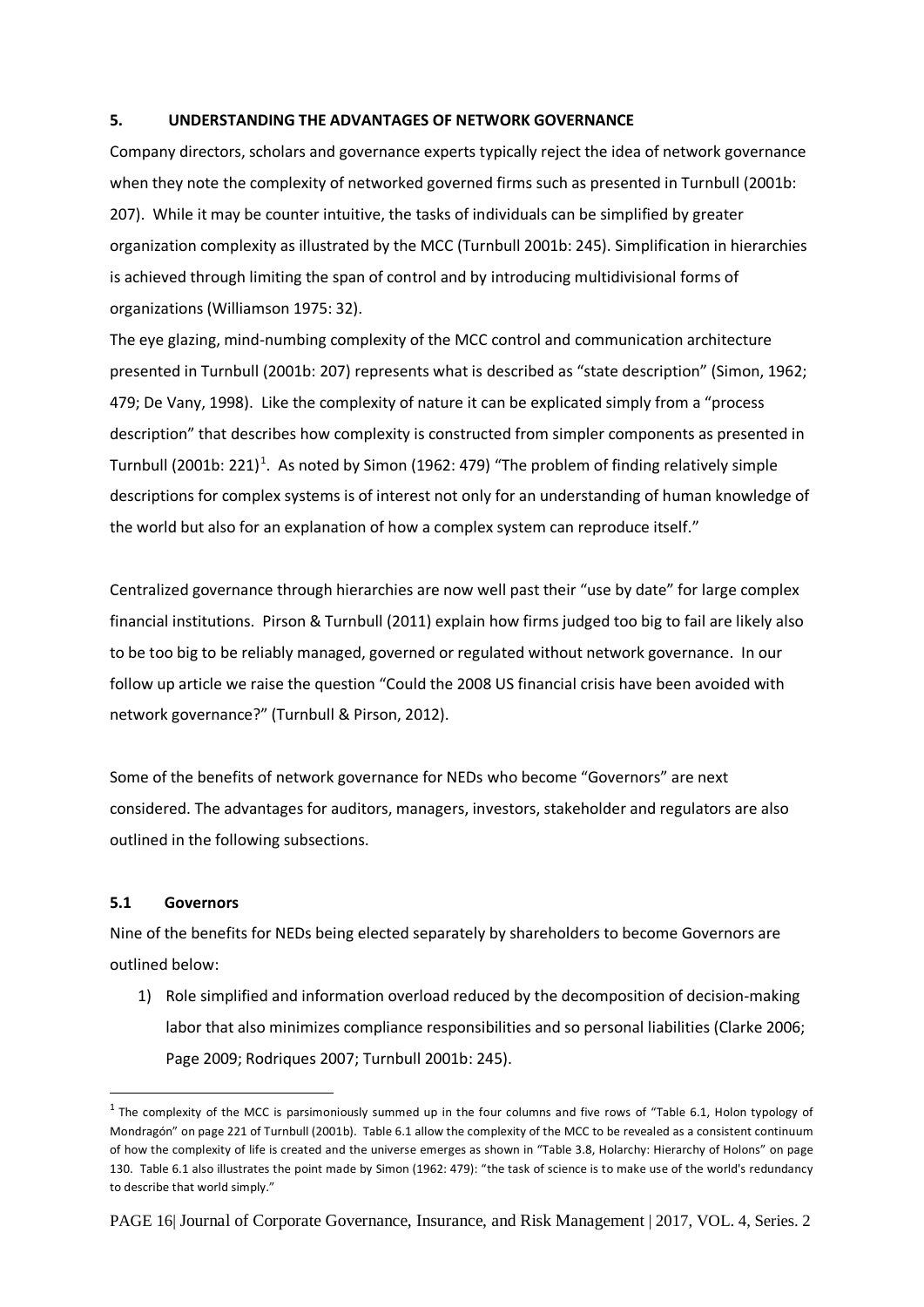- 2) Monitoring and supervisory roles legitimatized by obtaining access rich variety information to evaluate management and the business independently of management (Shannon 1948).
- 3) Ability to cross check management reports for errors, biases, distortions, omissions and "spin" from additional independent communication channels from a diversity of stakeholders (Shannon 1948, Turnbull 2001b: 99).
- 4) Formal and informal access to industry, product and competitive intelligence and/or whistle blowers from systematized stakeholder engagement (Porter 1992; Turnbull 1997; 2000b, 2001a).
- 5) Creditable processes established on an independent systemic basis for learning when trust in management might be misplaced (Page 2009).
- 6) Exposure to most financial liabilities transferred to full time executives as NED not responsible for management decisions.
- 7) Unethical conflicts with financial auditor eliminated with exclusive control of internal auditor (Turnbull 2002c, 2008a, 2009).
- 8) Residual personal conflicts on NEDs own pay and tenure taken over or mediated by stakeholder congress.
- 9) Intelligence on Key Performance Indicators (KPIs) for executives provided by stakeholders exposed to services, costs and/or risks from management (Turnbull, 2002b, 2009).

10)

# **5.2 Auditors**

External auditors obtain substantial benefits from enhancing their integrity, professionalism and role in four ways.

- 1) Unethical conflicts removed by Auditor no longer selected, appointed and remunerated directors whose accounts they are judging (Gitins 2002; Hatherly 1995; Haywood 2003; O'Connor 2004; Shapiro, 2004; Turnbull 2008a).
- 2) Unconscious bias in judging accounts is removed as identified by Bazerman, Loewenstein & Moore (2002).
- 3) The possibility of the auditor not being seen as being independent of the officers whose accounts they are judging is removed to remove the need for audit partner or audit firm rotation (Bazerman, Morgan & Lowenstein1997, Shapiro 2004, and Haywood 2003).
- 4) Access is obtained to a rich variety of alternative communication channels to cross check the integrity of corporate data independently of management (Shannon 1948).

5)

# **5.3 Management**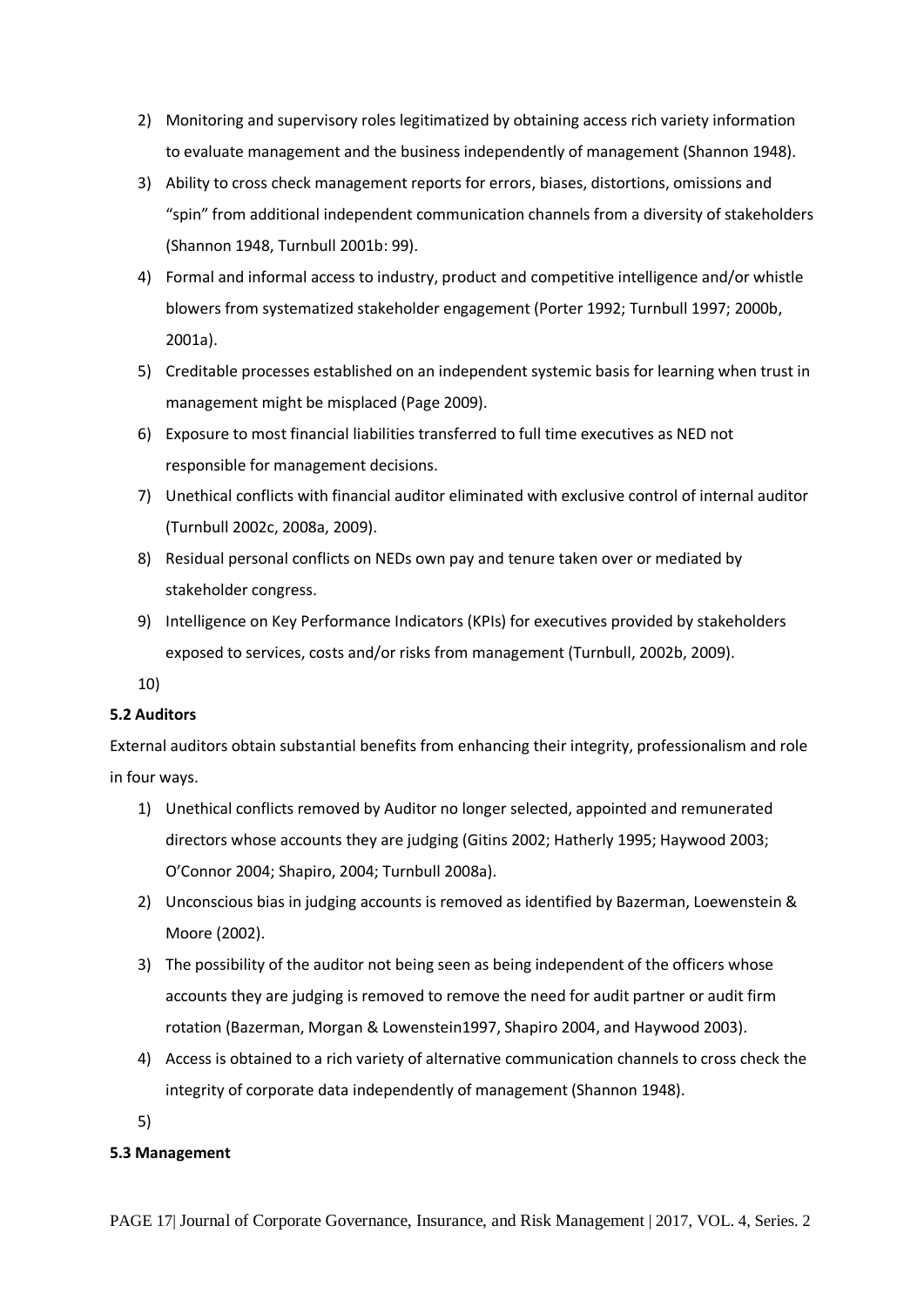Management obtains formal systemic processes for accessing stakeholder resources for enhancing operations.

- 1) Formal relationships established to facilitate and/or arbitrate Total Quality Management (TQM) and Just in time (JIT) processes with relevant stakeholders (Turnbull 1997; 2000a,b; 2001a).
- 2) Process for accessing innovational, operational and competitive intelligence from stakeholders that might not otherwise be provided on a systematic basis (Hippel 1986).
- 3) Facilitate stakeholder loyalty and engagement to constructively support the firm (Givens 1991).
- 4) Systematic process to quickly learn about problems and take corrective actions before governors/regulators.
- 5) Harness pro-bono stakeholder resources for continuous improvements (Givens 1991; Turnbull 1997; 2000a,b; 2001a).
- 6) Compliance processes integrated into management.
- 7)

# **5.4 Stakeholders**

Those parties who are affected by the firm and described as stakeholders obtain formal direct and contingently influential relationships to protect and further their interests as outlined below and discussed in greater details by Givens (1991), Kay (1996), and Turnbull (1997, 2000a,b, 2001a).

- 1) Formal access to contribute continuous improvement programs for mutual benefits.
- 2) Direct access to correct poor quality goods/services and relationships.
- 3) Direct, quicker and more responsive access to protect and further their own interest than regulators, courts and/or public protests.
- 4) Strengthen constructive working relationships and mediate others.
- 5)

# **5.5 Regulators**

The role of regulators is enhanced while their size and cost can be reduced in four ways as outlined below:

- 1) Amplification of regulation through stakeholder supplementation as co-regulators (Ashby 1956: 265);
- 2) Higher integrity of monitoring communications through multiple stakeholder feedback (Shannon 1948);
- 3) Improved formal and informal access to monitor firms and the integrity of the self-regulating processes of firms (Turnbull 2001b: 118);
- 4) Role changes to promoting and supervising the integrity of firm self-governance (Gore 1996).

PAGE 18| Journal of Corporate Governance, Insurance, and Risk Management | 2017, VOL. 4, Series. 2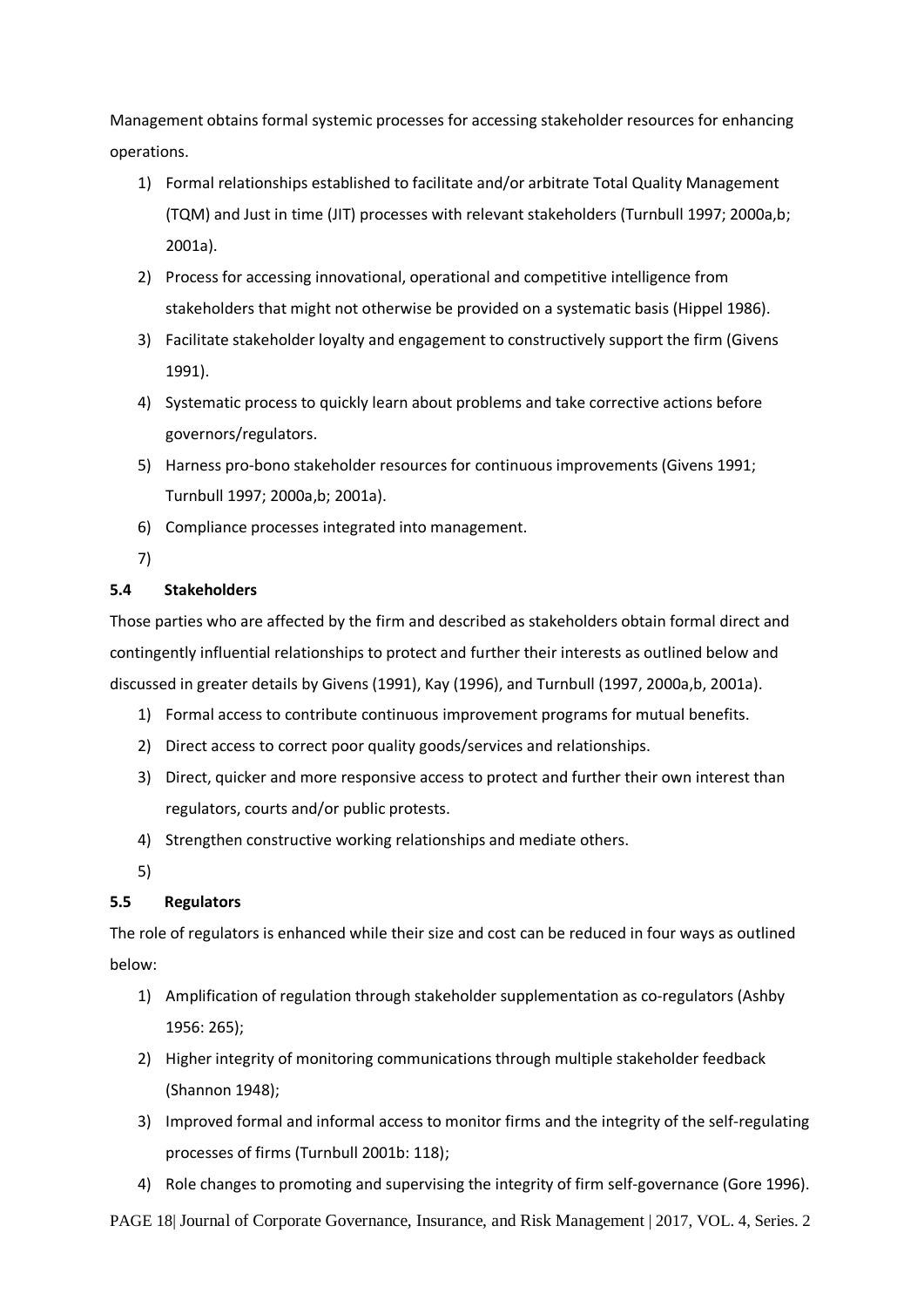### **6. CLOSING REMARKS**

Even without applying the insights of cybernetics this paper reveals that the current dominant form of US/UK governance architecture and practices are not supported by common sense, ethics, theory or compelling empirical evidence. The new types of nonhierarchical firms that concerned Zingales (2000) include those with network governance. These diminish the relevancy of agency theory (Jensen & Meckling 1976) and stewardship theory (Davis, Schoorman and Donaldson 1997) commonly used by governance scholars. The diminishing arises because the role of agents and stewards can become irrelevant and/or interchanged in a network at different times.

The impotency and/or irrelevancy of governance laws, regulations, regulators and codes is demonstrated by the many recent high profile and unexpected failures. For example there are manifold and continually changing definitions of director "independence" and confusion over the purpose of seeking independence (Clarke 2006; Page 2009). Rodrigues (2007) has noted the "fetishization of Independence" not withstanding that extensive empirical survey by Bhagat & Black (2002) that found no correlation of director independence and performance with US boards. The evidence suggested that firm performance decreases as the independent directors on a board are increased. This supports the common sense observation considered earlier.

Likewise there has been a long historical confusion over the different legal purposes of external auditing in the UK and the US that has led to confusion about the role and structure of audit of committees (Turnbull 2008a). There is denial by practitioners in recognizing the unethical relationship between auditors and directors as raised by a number of scholars such as: Bazerman, Morgan & Lowenstein (1997); Bazerman, Loewenstein & Moore (2002); Haywood (2003); O'Connor (2004); Shapiro (2004); Romano (2004). Hatherly (1995) proposed that a shareholder committee should control the auditor as indicated in Figures 3 and 4 as is the practice in some European countries like France (Analytica 1992: 107), Hungary (Lempert 2003), Italy (Melis 2004) and Russia (Gitins 2002).

PAGE 19| Journal of Corporate Governance, Insurance, and Risk Management | 2017, VOL. 4, Series. 2 Regulators seem to be captive to practitioners and so limit their consideration of changes to mainly those that are only cosmetic in nature. They then falsely claim that such changes increase audit independence when the inherent unethical conflicts of interest still remain. Changes like limiting non-audit services, rotating partners and/or rotating auditors do not remove the unethical relationships. The ability of auditors to legally attest that they are "independent" illustrates how this word has become perverted from its widely accepted meaning. It is not a good look for directors and auditors to be seen by the public as not being able to recognize unethical and/or untrue relationship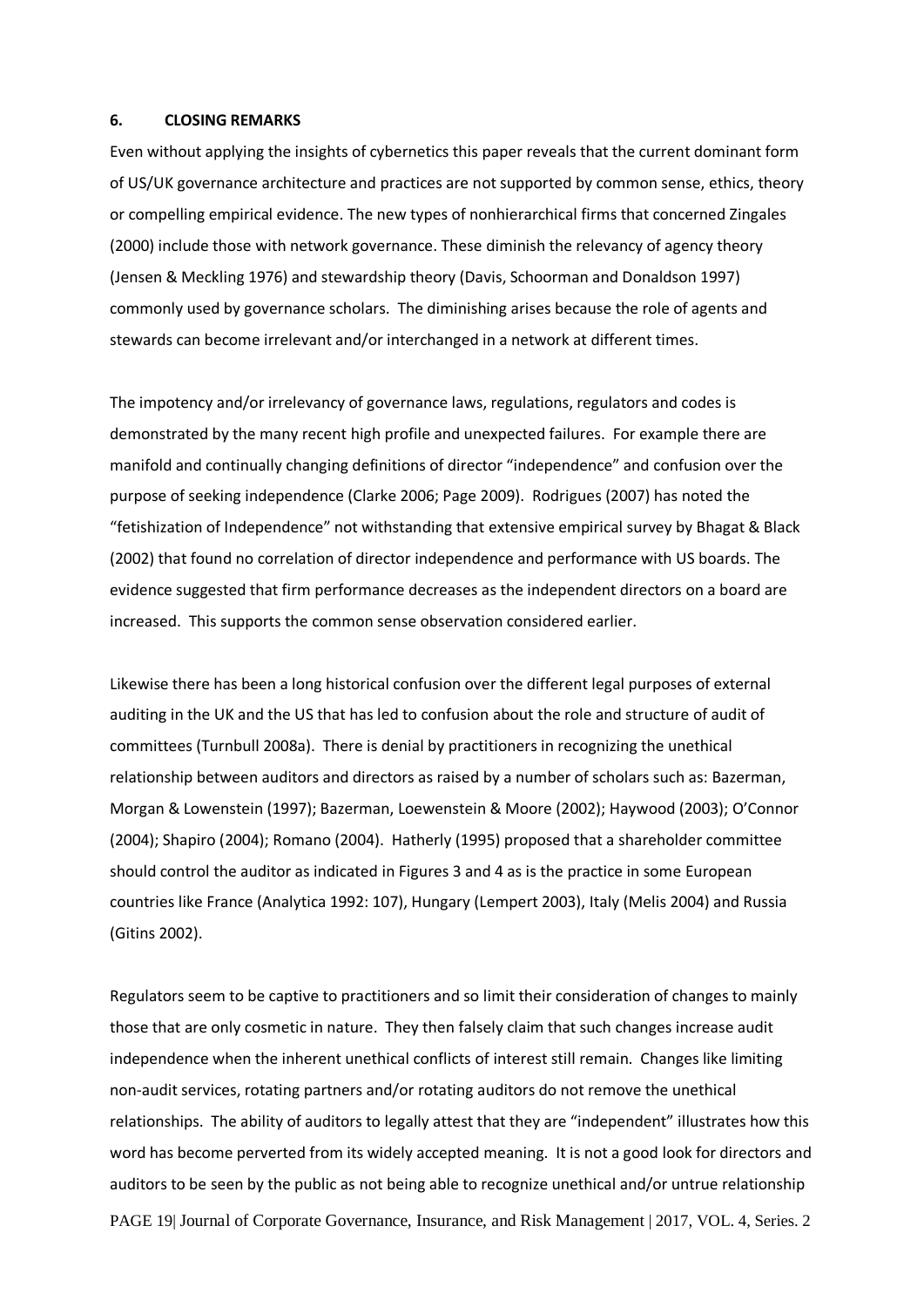by stating that in some obscure technical and largely irrelevant basis they can classify themselves as being "independent".

Likewise, fundamental changes in the concentration of corporate power and influence are little considered in new reforms (Sharpe 2010). It is time to fundamentally rethink the roles of directors, governance and regulators. The very fact that codes of behavior are required proves the inadequacy and/or irrelevancy of corporate laws, regulations and regulators. In the natural world, the control and communication system in creatures is programmed to sustain their existence on a resilient selfregulating basis without codes. Unless there is fundamental rethinking the endless revisions of laws, regulations and codes will continue to meet the political and social imperatives of being seen to being doing something to reduce unexpected failures. Governance science reveals that fundamental change is required to adopt the control and communication architecture found in nature.

Re-designing the architecture of corporate governance could be introduced on an incremental basis. In Australia I negotiated with the regulator to avoid the cost of calling an AGM to change the auditor. The exemption was granted because the regulator accepted that the democratically elected shareholder audit committee protected minority shareholders better than shareholders voting on the usual plutocratic basis of one vote per shareholder. By such processes corporations could negotiate incremental de-regulation. The UK Financial Reporting Council supported this approach by sponsoring the presentation of my paper on the 'The Theory and Practice of Government De-regulation' to a conference<sup>[2](#page-19-0)</sup> for regulators (Turnbull 2008c).

As documented in this paper there is growing concern by legal and other scholars over the role of directors, governance and regulation in English speaking countries (Howson 2009, Sharpe 2010, Sun, Steward & Pollard 2011, Vasudev & Watson 2012). These and other scholars provide evidence of various so-called "best practices" being unethical, conflicted, counterproductive, naïve and dangerous for directors, shareholders and regulators.

There is also growing acceptance by other leading scholars of the contrary views outlined in this paper. These include my PhD examiners, editors who have solicited my contrary views in their reference books and textbooks and the many referees involved in publishing Turnbull (1995; 2000a,b; 2002a,b; 2008a,b,c; 2009; 2010; 2011; 2012). These writings provide additional details of the science and practices self-regulation and self-governance.

<span id="page-19-0"></span><sup>&</sup>lt;sup>2</sup> 2nd Cambridge University Conference on 'Regulation, Inspection & Improvement, Judge Business School Centre for Business Research, 12 September 2007.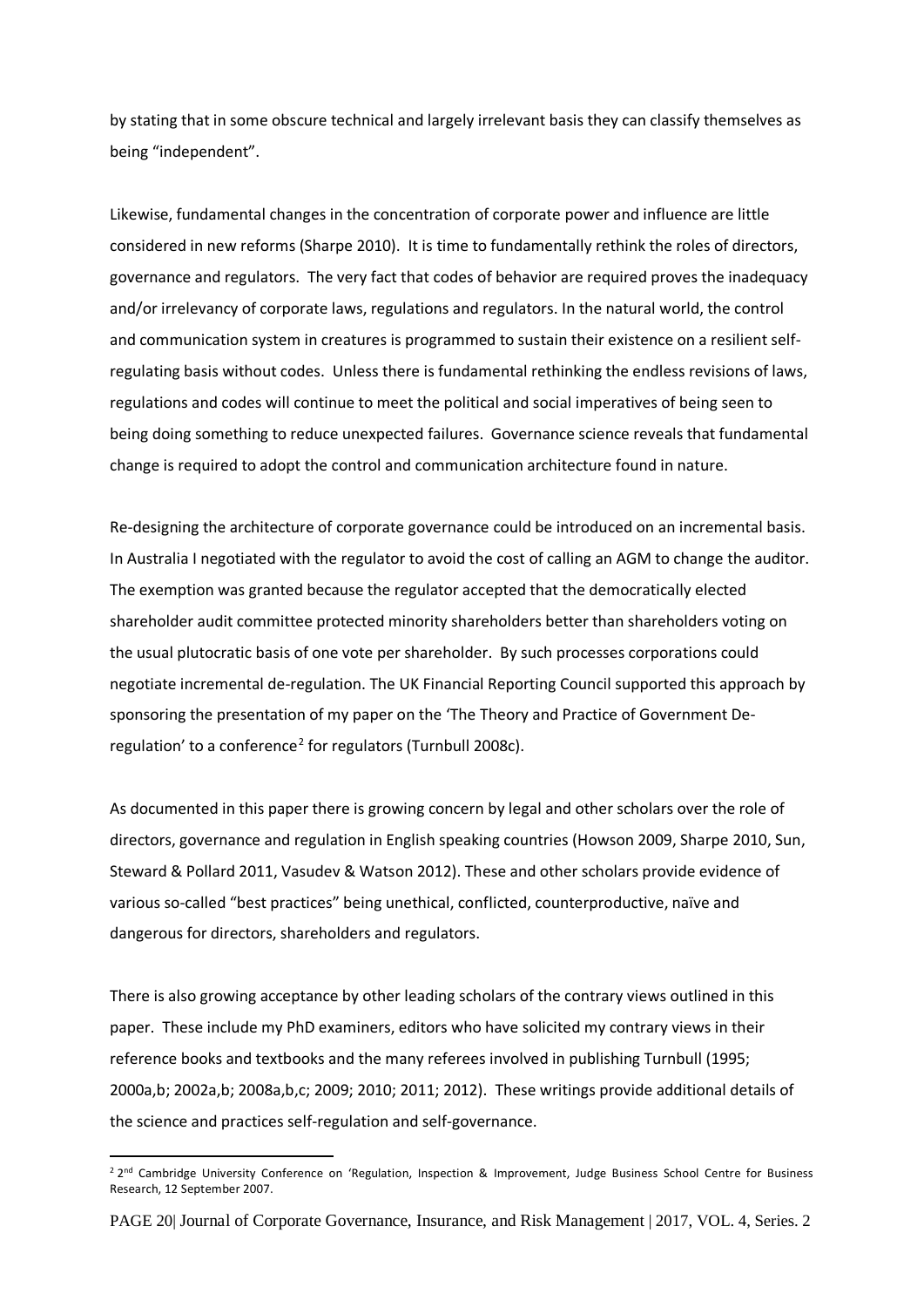The contribution of this paper is to present both a practical and a theoretical overview for rethinking director's roles, governance and regulation. The theoretical framework provided by governance science identifies the impossibility of direct reliable control, regulation and/or governance of large complex firms with a unitary control structure by the firm or its regulator. This means that regulators are being irresponsible to allow large complex firms to exist without network governance (Jackson 2007; Pirson & Turnbull 2011; Turnbull & Pirson 2012).

As shown in section five, network governance provides numerous practical advantages for directors, auditors, management, stakeholders and regulators. The conclusion that network governance should be required for large complex firms is supported by both practical and theoretical considerations. The constructive engagement of stakeholders through network governance introduces direct democratic process for improving the social and environmental behavior of firms in way to reduce the size, intrusiveness and cost of government. It is in these ways and for these reasons that a sustainable future can be established for corporate governance practices grounded in the science of governance.

### **REFERENCES**

Analytica (1992). *Board directors and corporate Governance: Trends in the G7 countries over the next ten years*. Oxford, England: Oxford Analytica Ltd.

Ashby, W.R. (1956). *An introduction to cybernetics*. London: Chapman & Hall Limited.

Baldwin, C.Y. & Clark, K.B. (2006). Where do transactions come from? A nework design perspective on the theory of the firm. Harvard NOM Working Paper No. 06-12.

Bazerman, M.H., Loewenstein, G. & Moore, D.A. (2002). Why good accountants do bad audits? *Harvard Business Review*, 80(11), 95–98.

Bazerman, M.H., Morgan K.P. & Loewenstein G.F. (1997). The impossibility of auditor independence. *Sloan Management Review,* 38(4), 89–94.

Beer, S. (1985). *Diagnosing the system for Organization*. New York: John Wiley.

Bhagat S. & Black B.S. (2002). The non-correlation between board independence and long-term firm performance. *Journal of Corporation Law* 27(2), 231–273.

PAGE 21| Journal of Corporate Governance, Insurance, and Risk Management | 2017, VOL. 4, Series. 2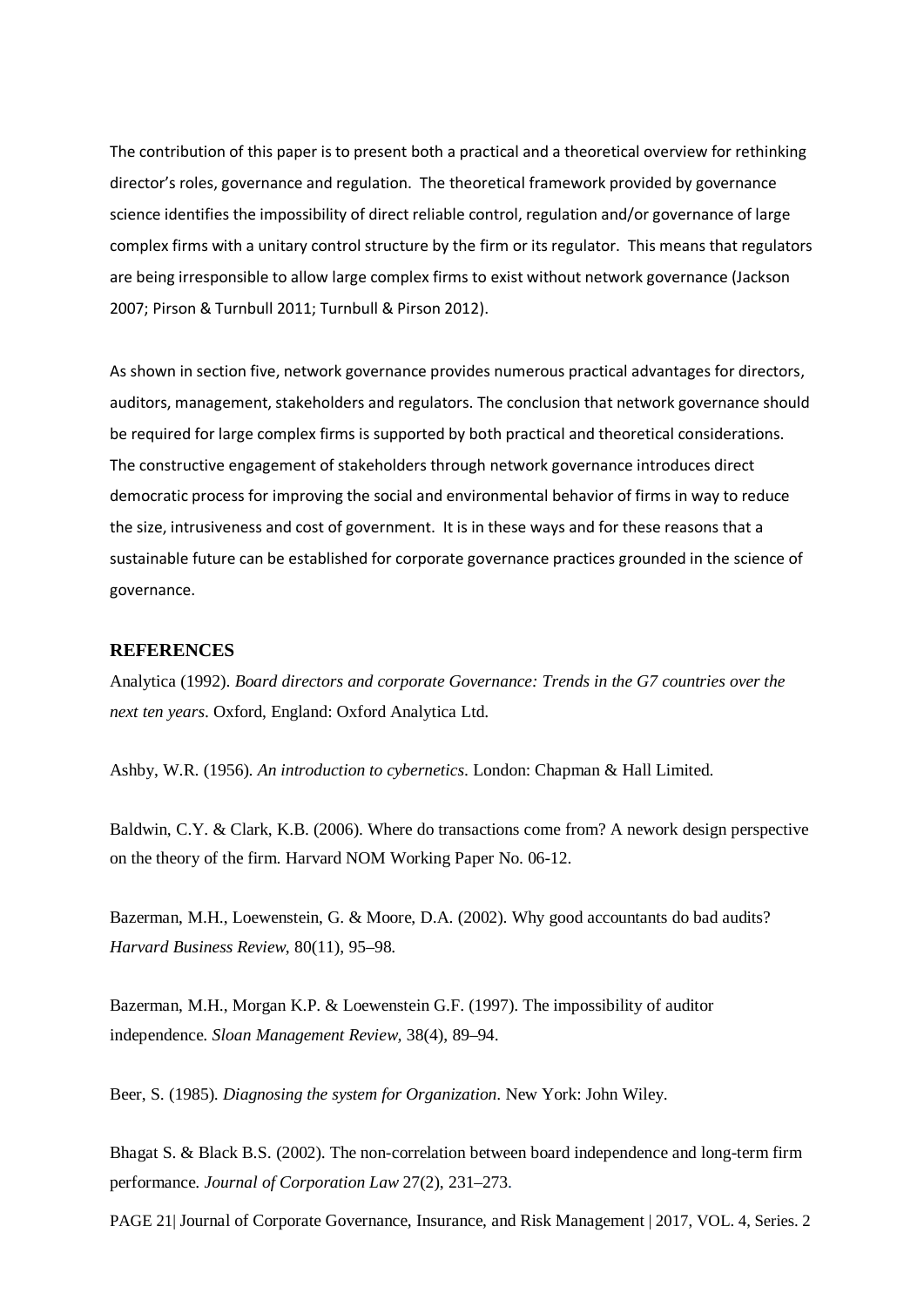Braithwaite, J. (1997). On Speaking Softly and Carrying Big Sticks: Neglected Dimensions of a Republication Separation of Powers. *University of Toronto Law Journal,* 47, 305–361.

Clarke, D.C. (2006). Setting the Record Straight: Three Concepts of the Independent Director. GWU Legal Studies Research Paper No. 199, George Washington University Law School.

Cochrane, P (2000). Hard drive: Bandwidth and brandwidth. 6 April, London: *Telegraph.* 

Cochrane, P. (1997). Private e-mail communication to the author dated December 21 when Head of British Telecom Research Laboratories, UK.

Craven D.W., Piercy N.F. & Shipp S.H. (1996). New organizational forms for competing in highly dynamic environments: The network paradigm. *British Journal of Management* 7(3), 203–218.

Dallas, L.L. (1997). Proposals for reform of corporate boards of directors: The dual board and ombudsperson. *Washington and Lee Law Review*, 54(3), 92–146.

Davis J.H., Schoorman F.D. & Donaldson L. (1997). Towards a stewardship theory of management. *Academy of Management Review,* 22(1), 20–47.

De Vany, A. (1998). How much information is there in an economic organization and why can't large ones be optimal? *Brazilian Electronic Journal of Economics*, 1(1) July.

Demb, A. & Neubauer, F.F. (1992). *The corporate board: Confronting the paradoxes*. Oxford: Oxford University Press.

Demsetz, H. (1991). The theory of the firm revisited. *The nature of the firm: Origins, evolution and development*, eds, O.E. Williamson, & S.G. Winter, (pp. 159–178), New York: Oxford University Press.

Dunbar, R.I.M. (1993). Co-evolution of neocortical size, group size and language in humans. *Behaviorial and Brain Science*, 16, 681–735.

Fuller, B.R. (1961). Tensegrity. *Portfolio and Art News Annual*, No. 4.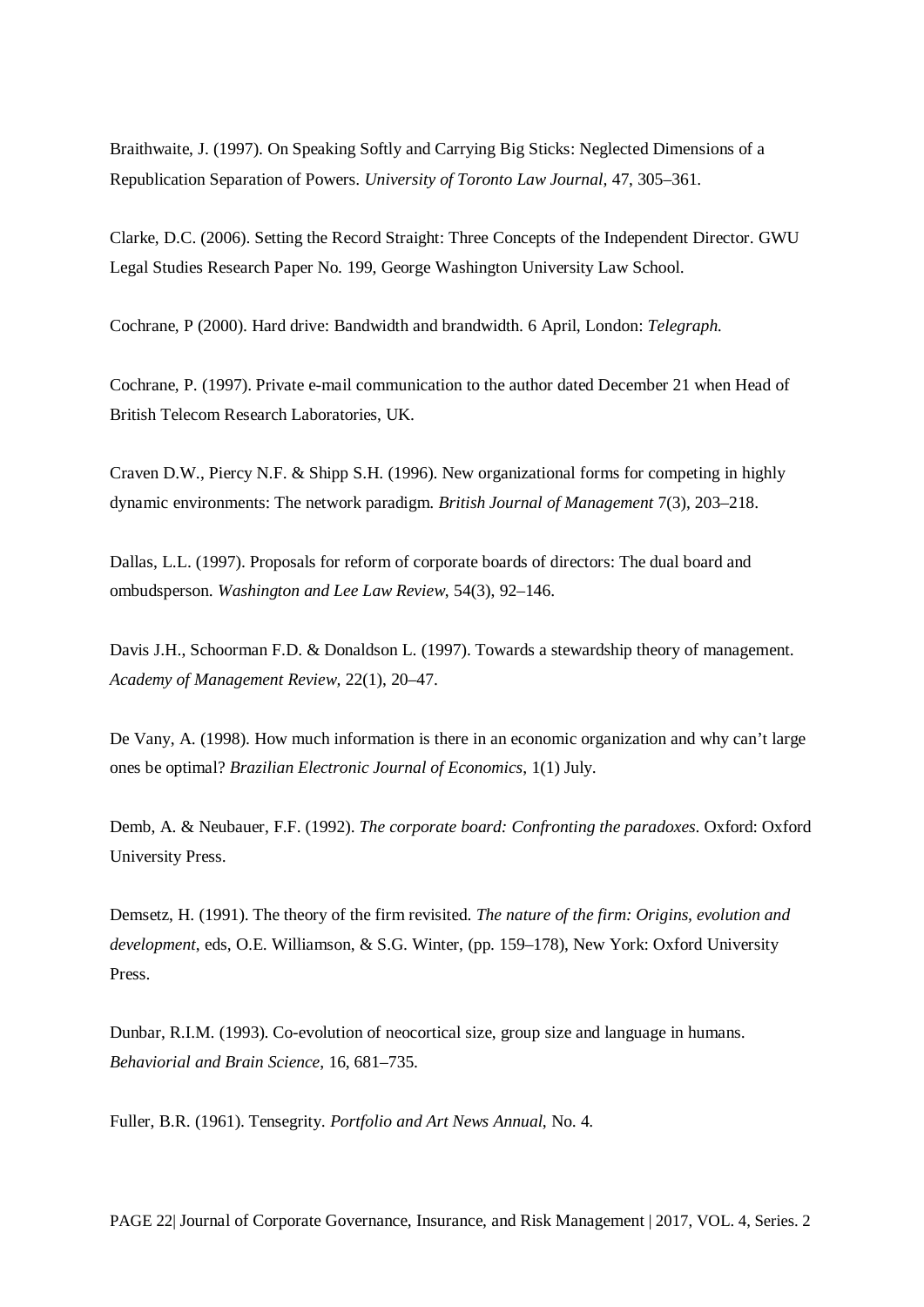Gitins, M.M. (2002). Letter of 10 December to Securities and Exchange Commission, Washington D.C. Re: Conflict with Russian Law under Section 301 of the Sarbanes-Oxley Act of 2002.

Givens, B. (1991). *Citizens' Utility Boards: Because utilities bear watching*. San Diego, California: Centre for Public Interest Law, University of San Diego School of Law.

Gore, A. (1996). The Technology Challenge: What is the role of science in American society? *Prepared remarks delivered to American Association for the Advancement of Science.* 12 February. Baltimore, Washington, DC: Office of the Vice President.

Hatherly, D.J. (1995). The case for the shareholder panel. *European Accounting Review,* 4 (3), 535– 553.

Hayward J. (2003). *Thinking not ticking: Bringing competition to the public interest audit*. London: Centre for the Study of Financial Innovation (CSFI).

Hippel, E. von (1986). Lead Users: A Source of Novel Product Concepts. *Management Science,* 32(7), 791−805.

Hock, D.W. (1995). The Chaordic Organization: Out of control and into order. *World Business Academy Perspective* 9(1): 4.

Hock, D.W. (1999). *Birth of the Chaordic Age*. San Francisco, CA: Berrett-Koehler Publishers. Howson, N.C. (2009). When "Good" Corporate Governance makes "Bad" (Financial) Firms: The Global Crisis and the limits of private law. *Mich. L. Rev, 108,* First Impressions 44.

Ingber, D.E. (1998). The architecture of life. *Scientific American,* January: 30–39.

Jackson, R. (2007). [Are Regulators and Stock Exchanges Irresponsible?'](http://blogs.law.harvard.edu/corpgov/2007/11/08/are-regulators-and-stock-exchanges-irresponsible/) Posted by Robert Jackson, Managing Editor, *Harvard Law School Forum on Corporate Governance and Financial Regulation*, Thursday 8 November [12:45 pm.](http://blogs.law.harvard.edu/corpgov/2007/11/08/are-regulators-and-stock-exchanges-irresponsible/) Available at: [http://blogs.law.harvard.edu/corpgov/2007/11/08/are](http://blogs.law.harvard.edu/corpgov/2007/11/08/are-regulators-and-stock-exchanges-irresponsible/)[regulators-and-stock-exchanges-irresponsible/.](http://blogs.law.harvard.edu/corpgov/2007/11/08/are-regulators-and-stock-exchanges-irresponsible/) 

Jensen M.C. (1993). The modern industrial revolution: Exit and the failure of control systems. *Journal of Finance,* 48(3), 831–880.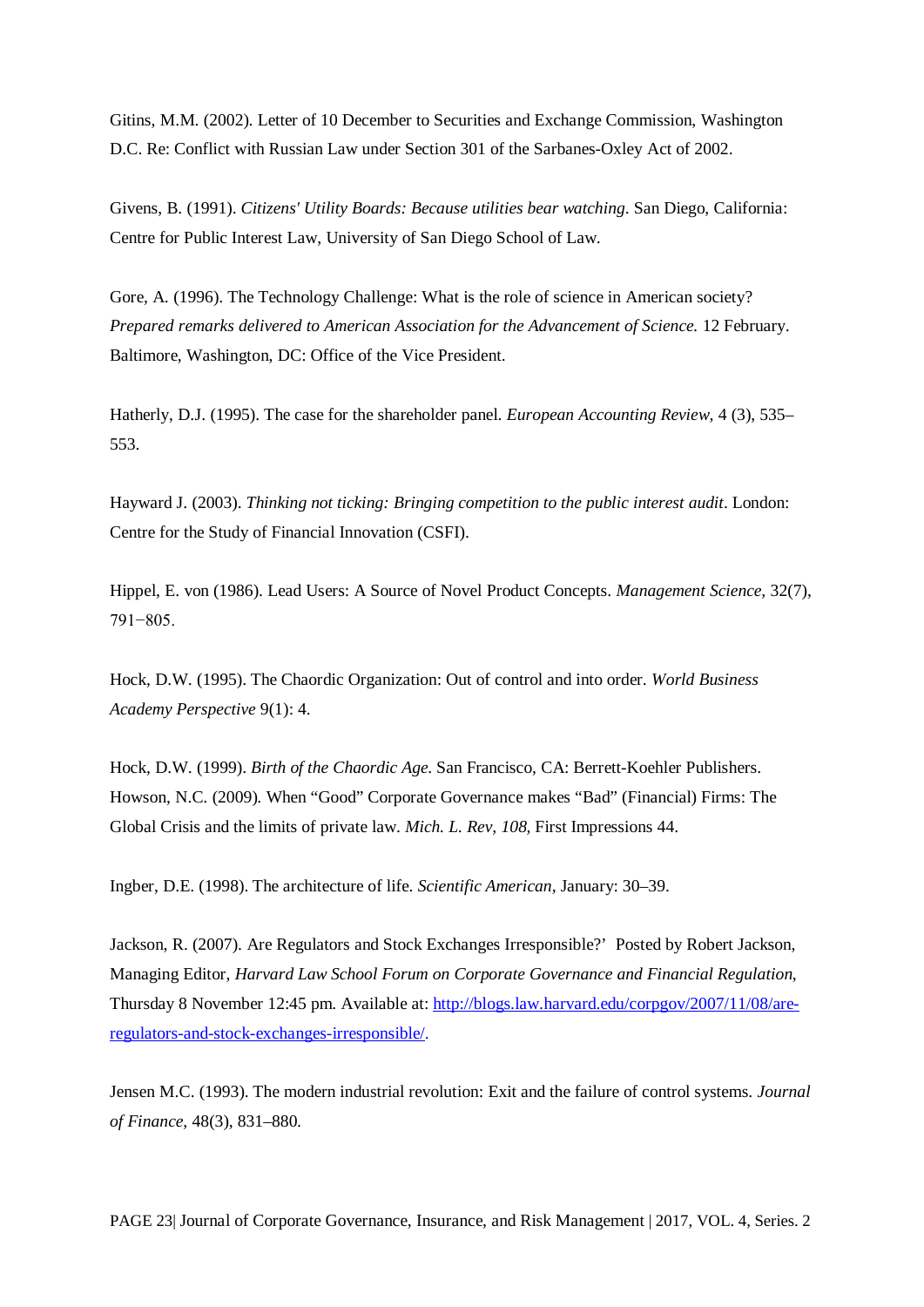Jensen M.C. & Meckling W.H. (1976). Theory of the firm: managerial behavior: Agency costs and ownership structure. *Journal of Financial Economics,* 3, 305–360.

Jensen, M.C. (2009). Integrity: Without it Nothing Works. *Rotman Magazine: The Magazine of the Rotman School of Management,* 16–32.

Jones, C., Hesterly, W. S. & Borgatti, S. P. (1997). A general theory of network governance: Exchange conditions and social mechanisms. *Academy of Management Review,* 22, 911–945. Kay, J. (1996). Regulating private utilities: The customer corporation. *Journal of Co-operative Studies*, 29:2, 28–46.

Koestler, A. (1967). *The ghost in the machine*. London: Hutchinson.

Kurzweil, R. (1999). *The age of spiritual machines: When computers exceed human intelligence***.** New York: Viking.

Lempert, M. (2003). Corporate Governance at Matav. Paper presented to 6th International Conference on Corporate Governance and Board Leadership, Henley, 7 October.

Mathews, J. (1996). Holonic organizational architectures. *Human Systems Management,* 15, 27–54.

Melis, A. (2004). On the Role of the Board of Statutory Auditors in Italian Listed Companies. *Corporate Governance: An International Review*, 12(1), 74–384.

Neuman, von. J. (1947). *Theory of games and economic behavior*. New Haven, CT: Yale University Press.

O'Connor, S.M. (2004). Be careful what you wish for: How accountants and Congress created the problem of auditor independence. *Boston College Law Review,* 45(5), 741–828.

Page, A. (2009). Unconscious bias and the limits of director independence. *University of Illinois Law Review,* 2009(1), 237–294.

Pirson, M. & Turnbull, S. (2011). Corporate Governance, Risk Management, and the Financial Crisis - An Information Processing View. *Corporate Governance: An International Review,* 19(5): 459–470, September.

Porter, M. E. (1992). *Capital choices: changing the way America invests in business.* Boston, MA: Harvard Business School.

PAGE 24| Journal of Corporate Governance, Insurance, and Risk Management | 2017, VOL. 4, Series. 2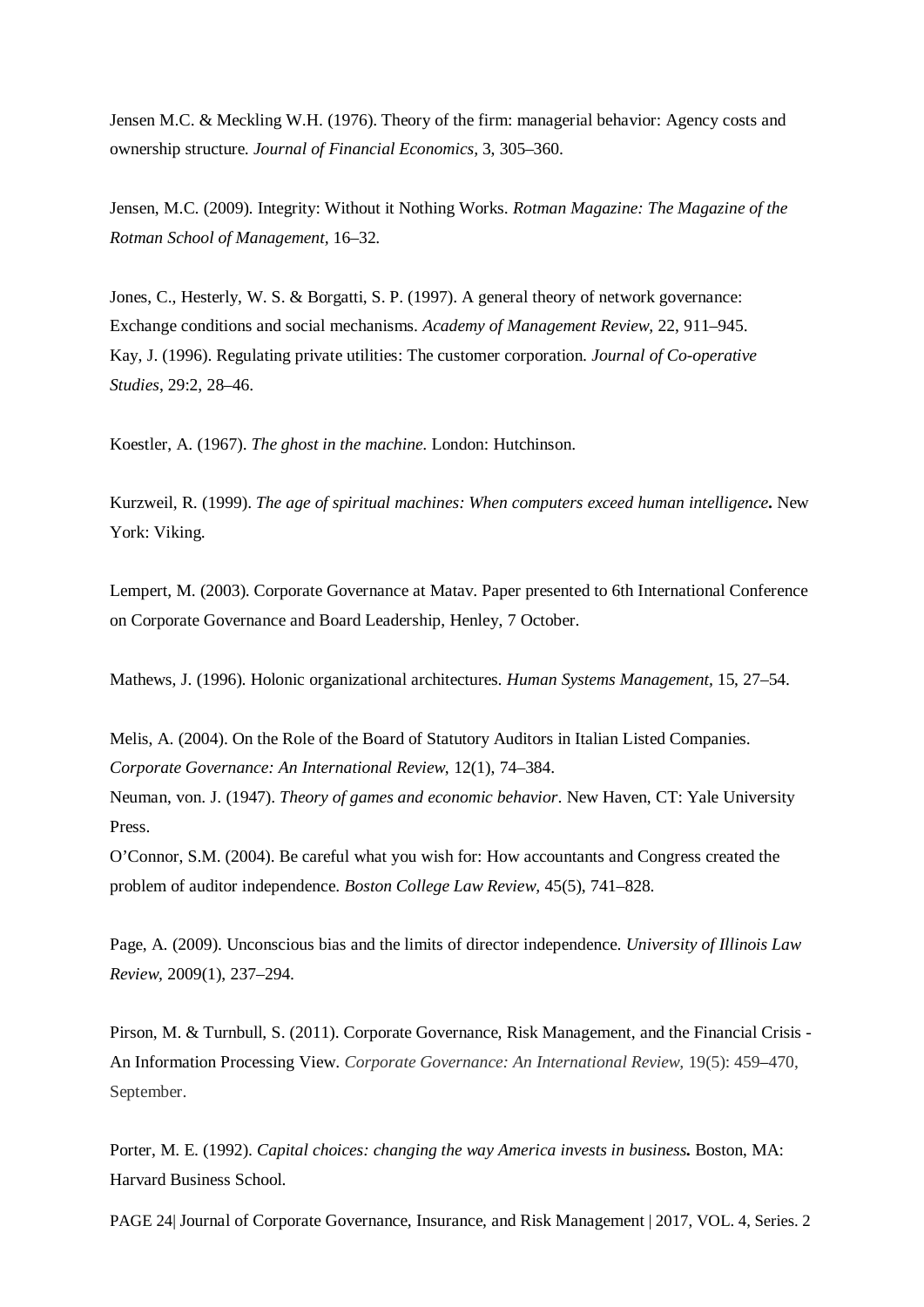Radner R (1992). Hierarchy: The economics of managing. *Journal of Economic Literature* 30(3), 1382–1415.

Rodrigues, U. (2007). The Fetishization of Independence. The UGA Legal Studies Research Paper No. 07-007, University of Georgia Law School, March.

Romano, R. (2004). The Sarbanes-Oxley Act and the making of quack corporate governance. Yale ICF Working paper 04-37, ECGI, Finance. Available at: [http://ssrn.com/abstract=596101.](http://ssrn.com/abstract=596101)

Shannon, C. E (1948). The mathematical theory of communications. *The Bell System Technical Journal,* 27, 379–423 and 623–656.

Shapiro, A. (2004). Who pays the auditor calls the tune? Auditing regulation and client's incentives. *Seton Hall Law Review,* 30 June.

Sharpe, N.F. (2010). Rethinking board function in the wake of the 2008 financial crisis. *Journal of Technology and Business Law*, 5(1).

Simon, H. (1984). On the behavioral and rational foundations of economic dynamics. *Journal of Economic behavior and Organization*, 5 March 35–56.

Simon, H. (1962). The architecture of complexity. *Proceedings of the American Philosophical Society*, 106, 467–482.

Sun, W., Stewart, J. & Pollard, D., eds, (2011). *Corporate Governance and the Global Financial Crisis-International Perspectives,* (pp. 50–74). Cambridge: Cambridge University Press.

Tomasic, R. & Akinbami, F. (2011). Towards a New Corporate Governance after the Global Financial Crisis. *International Company and Commercial Law Review,* 8, 237–249*.*

Turnbull, S. (1995). Best Practice in the Governance of GBEs. In J. Guthrie (Ed.), *The Australian Public Sector: Pathways to Change in the 1990s*', (pp. 99–109). Sydney, Australia: IIR Pty. Limited.

Turnbull, S. (1997). Stakeholder Co-operation. *Journal of Co-operative Studies*, 3, 18–52, (no.88).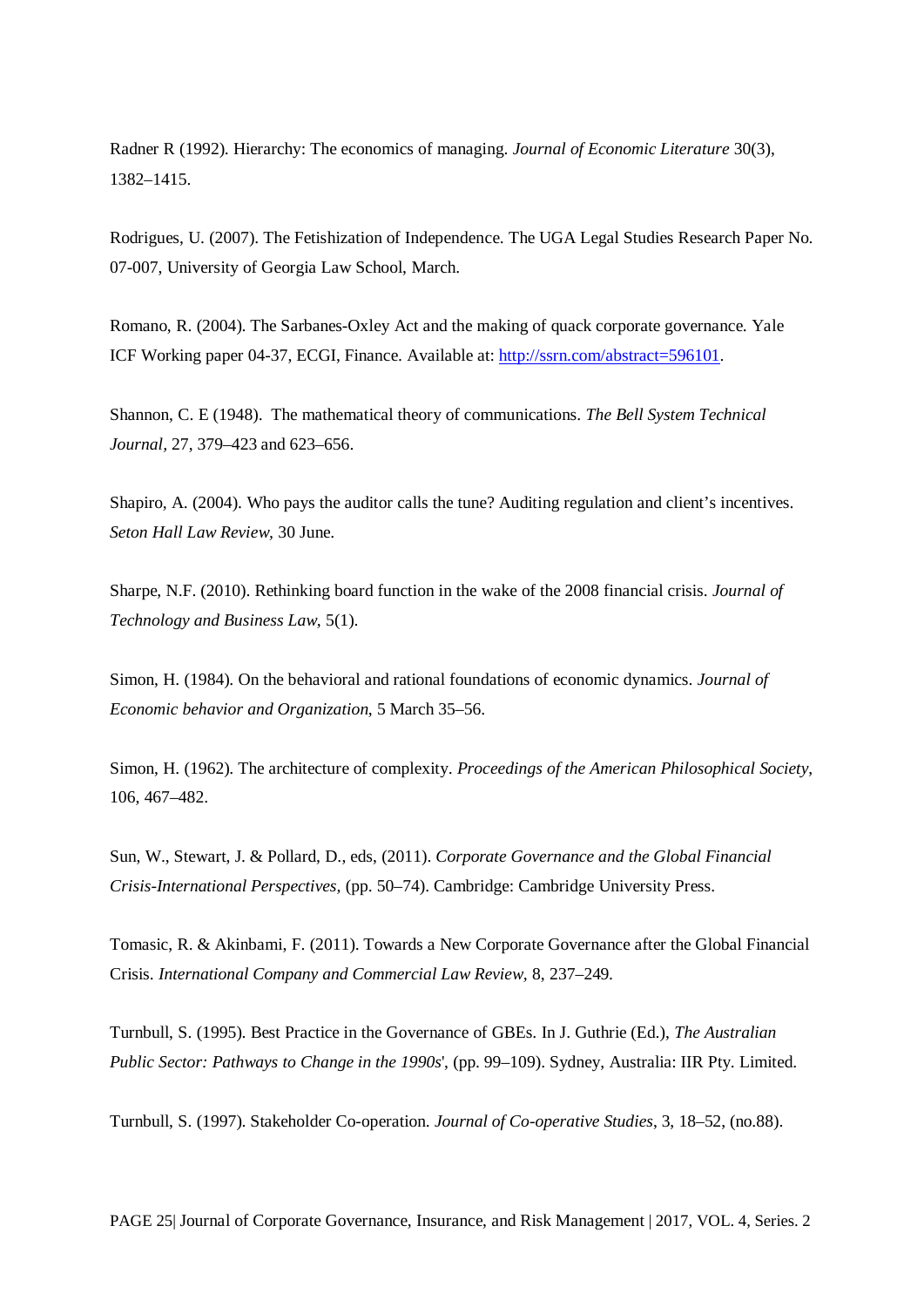Turnbull, S. (2000a). Corporate charters with competitive advantages. *St. Johns Law Review*, 74(44), 101–159.

Turnbull, S. (2000b). Stakeholder Governance: A cybernetic and property rights analysis. In R.I. Tricker (Ed.), *Corporate Governance: The history of management thought*, (pp. 401-413). London: Ashgate Publishing.

Turnbull, S. (2001a). The competitive advantage of stakeholder mutuals. In J. Birchall, (Ed.), *The New Mutualism in Public Policy*, Chapter 9, (pp.171–201). London: Routledge.

Turnbull, S. (2001b). *The governance of firms controlled by more than one board: Theory development and examples*. Sydney, Australia: Macquarie University PhD dissertation. Available at: [http://ssrn.com/abstract=858244.](http://ssrn.com/abstract=858244)

Turnbull, S. (2002a). *A new way to govern: Organisations and society after Enron*. London: The New Economics Foundation.

Turnbull, S. (2002b). The science of corporate governance. *Corporate Governance: An International Review*, 10, 256–272.

Turnbull, S. (2002c). Watchdog Boards: Past, Present and Future? Working Paper, February. Available at: [http://papers.ssrn.com/abstract\\_id=608244.](http://papers.ssrn.com/abstract_id=608244)

Turnbull, S. (2008a). Muddled Auditing Practices. In C. Padmavathi & A. Bellur, eds. *Audit Committees: An Insight* (pp. 36–46)*.* Hyderabad, India: The ICFAI University Press.

Turnbull, S. (2008b). The science of governance: A blind spot of risk managers and corporate governance reform. *Journal of Risk Management in Financial Institutions,* 1(4), 360–368, July-September.

Turnbull, S. (2008c). The Theory and Practice of Government De-regulation. In J. Choi & S. Dow-Anvari, eds, *International Finance Review: Institutional approach to global corporate governance*, 9, (pp.117–139). Bingley, UK: Emerald Publishing.

Turnbull, S. (2009). Mitigating the exposure of corporate boards to risk and unethical conflicts. In R. W. Kolbe & D. Schwartz, eds, *Corporate Boards: Managers of risk, sources of risk*, Chapter 7, (pp. 143–74). Oxford, UK: Blackwell Publishing.

PAGE 26| Journal of Corporate Governance, Insurance, and Risk Management | 2017, VOL. 4, Series. 2